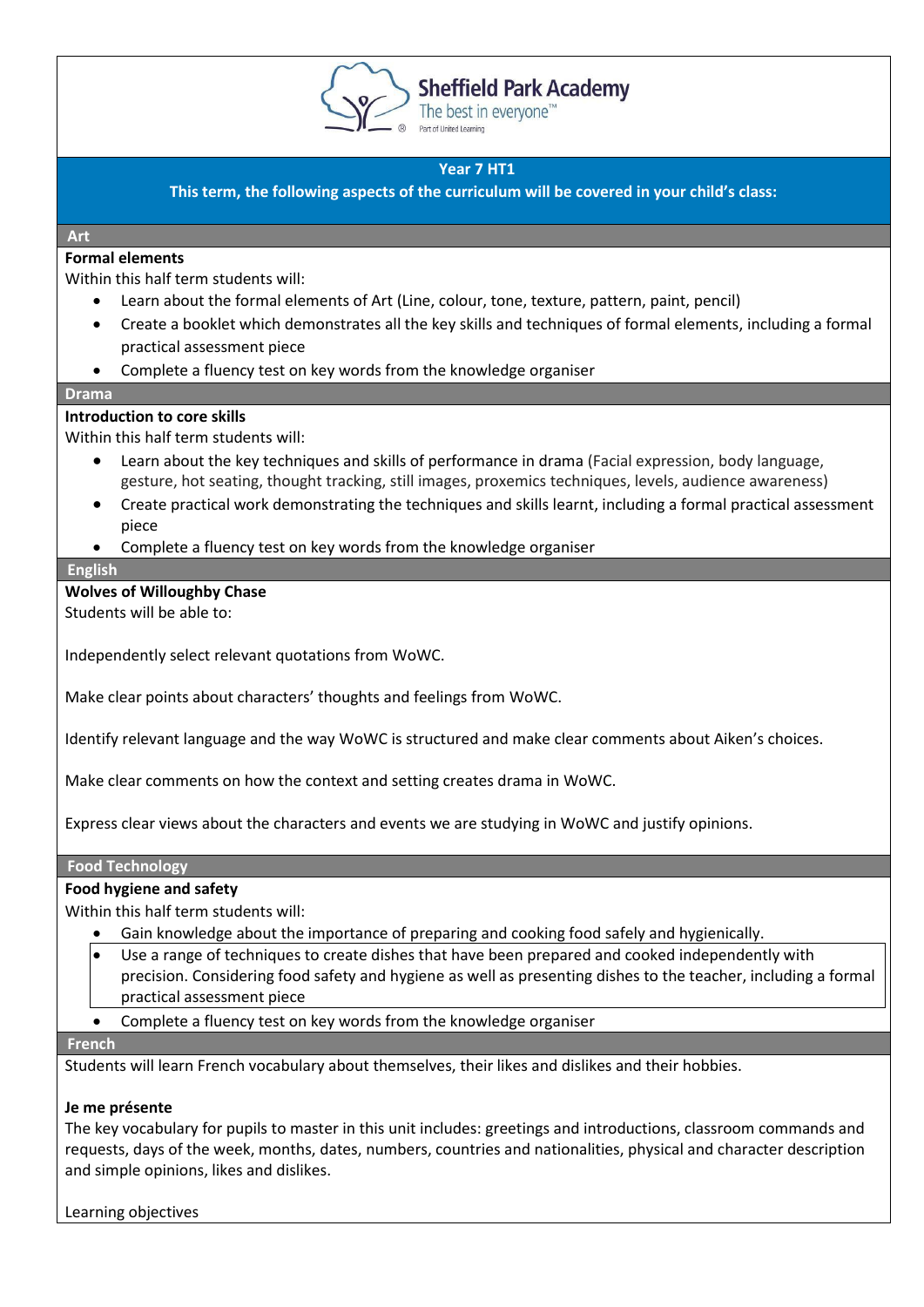- Special focus on phonetics and transcription of sounds. Alphabet, spelling work, dictation, emphasis on cognates (how to recognise them in listening as well as reading).
- Classroom commands such as: regardez, écoutez et répétez; ouvrez/fermez le livre; regardez le tableau; silence; asseyez-vous/levez vous; levez la main; à deux…
- Classroom requests: Est-ce que je peux…; j'ai besoin d'un/d'une…; j'ai/je n'ai pas; comment dit'on "" français?, etc.
- Greetings, responses and quantifiers: Ça va? + answers
- Numbers up to 19
- Small selection of countries (to represent class origins plus some European countries)
- Small selection of nationalities/languages: je suis… je parle…; Je veux parler…

Introductions: Comme t'appelles tu? Je m'appelle…; Quel âge as tu? J'ai… ans; Où habites tu? J'habite à…; Quelle est ta nationalité? Je suis…

- Introducing a third person
- Present tense of être and avoir
- Simple connectives/conjunctions
- Days of the week
- Months and seasons
- Numbers up to 31
- Quelle est la date de ton anniversaire? Mon anniversaire est le…
- Activities
- Simple opinions with aimer (and similar verbs: adorer, détester, etc.) + infinitive (make it explicit for pupils what the infinitive is and that in French there are 3 possible endings/conjugations -er, -ir, -re, - "I like to eat"= j'aime (bien) manger).
- Negatives: je n'aime pas
- Simple justifications: parce que c'est+adjectives (including superlatives and quantifiers) such as: vraiment amusant, barbant, très genial, impressionant, excitant…
- Préférer + infinitive
- Weather expressions
- Time expressions such as: avant/après le collège, le matin, l'après-midi, le weekend
- jouer  $\dot{a}$  + a sport ; faire de + a sport/activity
- regular –er verbs
- Using together likes/dislikes that are followed by the infinitive AND present tense conjugated verbs to explain what we usually do
	- Si/quand

# **Geography**

# **Unit 1- Geography Skills**

This unit focuses on introducing the role of geographer in today's world. The main purpose of the unit is to assess pupils' geographical capabilities.

Locate and name the continents and oceans of the world, identity characteristics of the four countries and capital cities of the UK and the surrounding seas.

Be able to locate places using longitude and latitude and describe the position of the Equator, Northern Hemisphere, Southern Hemisphere, the tropics of Cancer and Capricorn.

Demonstrate use of Ordinance Survey map skills, including 4 and 6 figure grid references, compass skills, contour patterns, and investigate places.

#### **History**

Students will be able to describe several of the ways the world was connected in c1000. Students should be able to describe 2-3 of the following: Constantinople, Baghdad and Western Christendom.

Topics covered: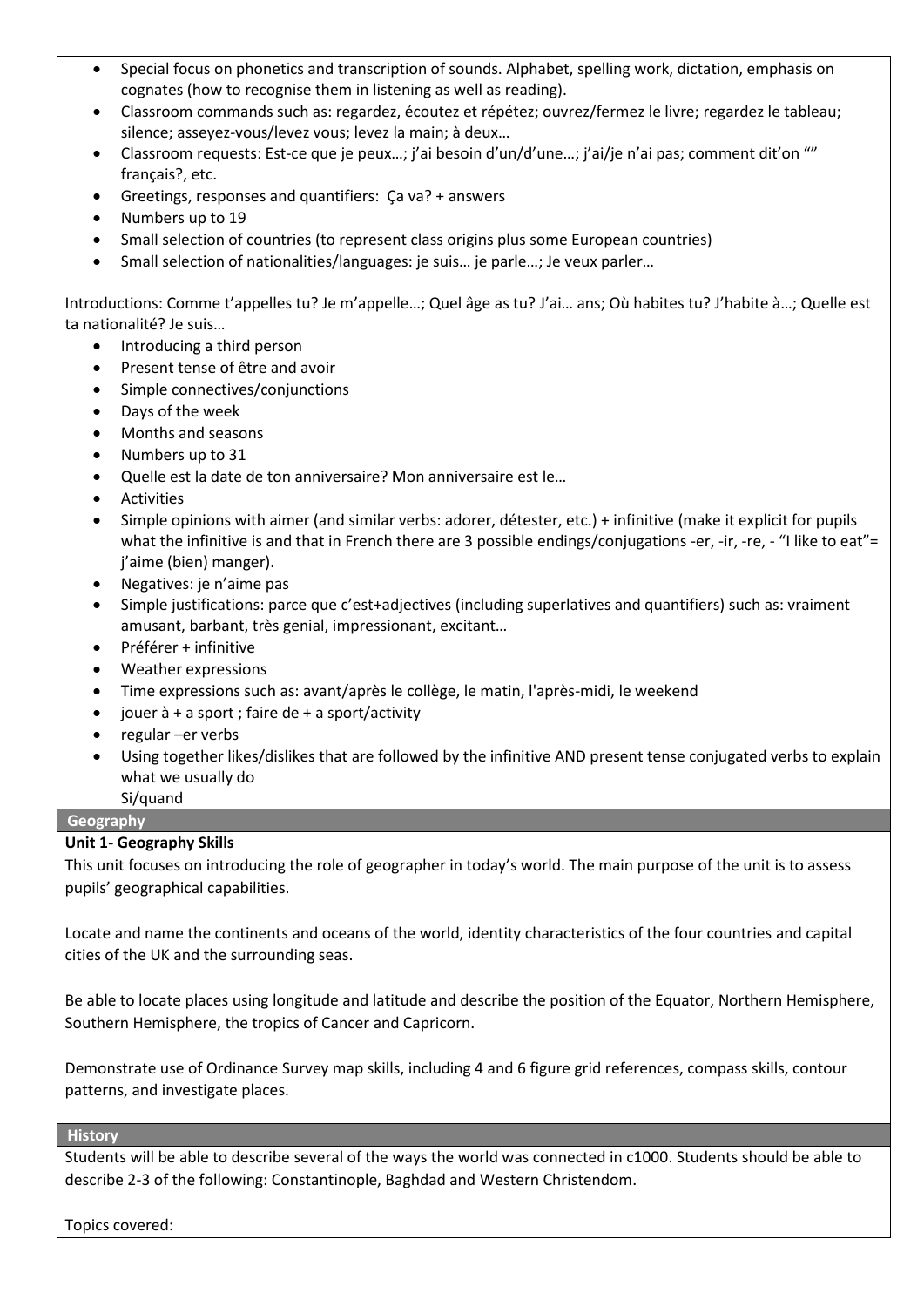## Constantinople Baghdad Western Christendom

#### **Information Technology**

This is the first unit of work which students will complete in Y7. It is based around understanding how to use a computer safely.

Students are also introduced to One Drive and how it is used to save work /how to work from. This will ensure home learning can take place with confidence. Students also look a range of different software packages and how to use them for certain tasks. They also cover the basic principals of using a computer safely.

#### **Maths**

- Understand and use place value for decimals, measures and integers of any size
- Use Addition and Subtraction, including formal written methods, applied to integers, decimals
- Calculate and solve problems involving perimeters of rectangles and compound shapes (not circles) Estimate calculations by rounding

#### **Music**

## **Rhythm and Pulse**

This half term students will:

- Gain knowledge of rhythm notation.
- Demonstrate rhythm ensemble performance using Bamboo Tamboo, including a formal practical assessment piece
- Complete a fluency test on key words from the knowledge organiser

## **Physical Education**

Students will be able to:

- Perform a range of actions, skills and techniques in small group & individual scenarios in football, rugby, netball, hockey, handball/basketball, badminton, fitness and aesthetic activities
- Describe & evaluate your own and others' performances accurately using appropriate vocabulary / WWW & EBI
- Lead by example in activities in a small range of settings showing respect, empathy, determination and cooperation skills
- Complete short periods of sustained exercise
- Explain how physical activity contributes to a balanced, healthy lifestyle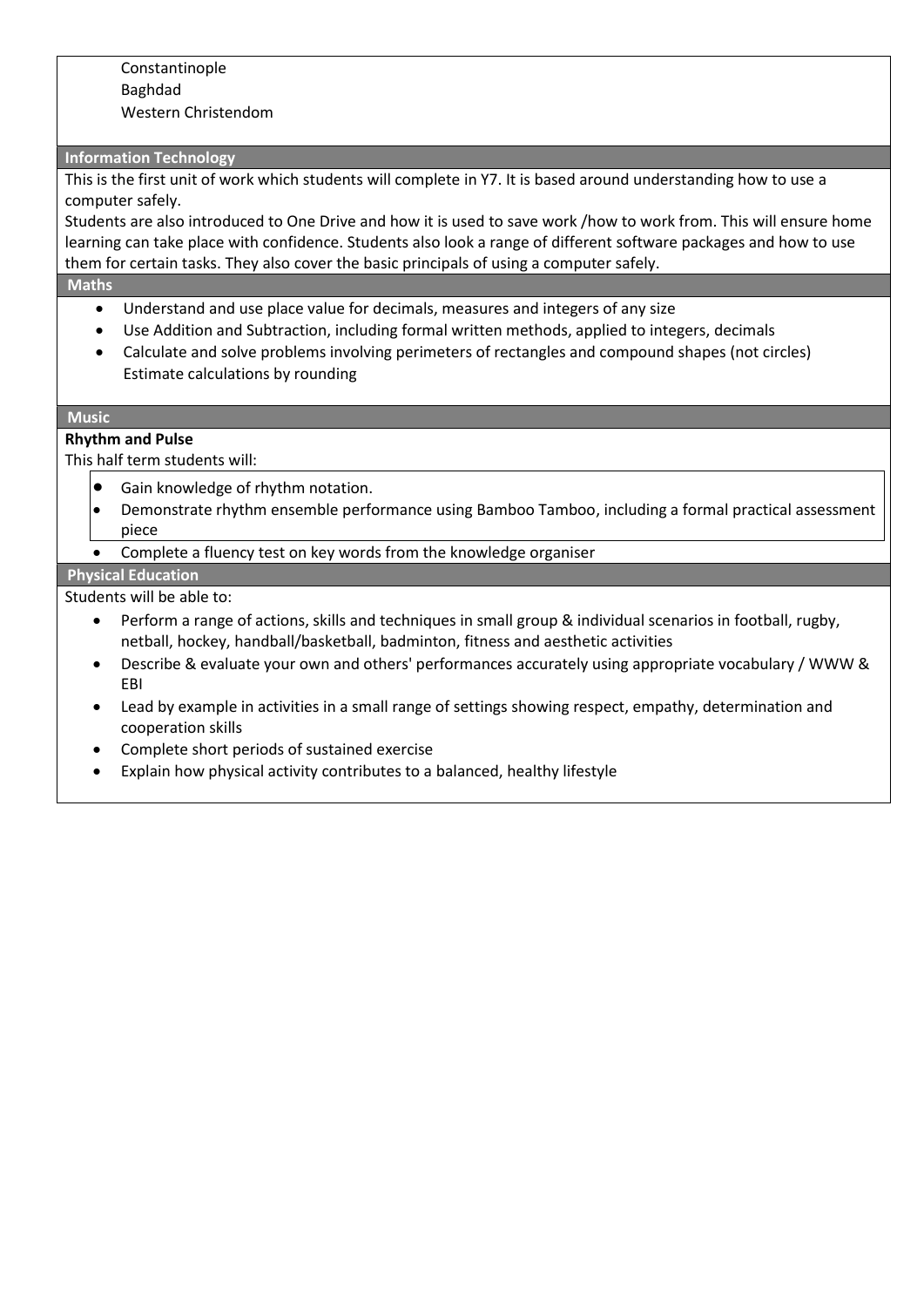#### **Religious Education**

Religious education is delivered in one lesson per week and is an opportunity for pupils to explore and understand the belief systems in the world around them and what supports the decisions individuals make. The study of religious beliefs within the Abrahamic faiths gives pupils the opportunity to develop the foundational knowledge needed for successful study at GCSE.

Term 1 – Origins of the Abrahamic Faiths

- **Genesis**
- Noah
- Abraham

Pupils will;

- Develop substantive knowledge of the Abrahamic faiths
- Develop reading for meaning skills though regular reading comprehension tasks
- Develop academic writing skills to support progression in Religious Studies and a wide variety of other subjects.

## **Resistant Materials**

## **Pacman and Robolamp**

In this project students will:

- Know the health & safety issues in the textile's classroom.
- Learn how to use equipment for each part of the project
- Use acrylic to make a product, including a formal practical assessment piece
- Complete a fluency test on key words from the knowledge organiser

#### **Science**

Students will be able to:

- Describe the arrangement of particles in a solid, liquid and gas, and link this to their properties
- Explain changes of state in terms of the particle model e.g. freezing
- Classify substances as pure and impure
- Describe and carry out practical techniques to separate mixtures

## **Textiles**

## **Project Soft Sculpture**

- Know the health & safety issues in the textile's classroom.
- Know how to thread up a sewing machine
- Be able to identify the working parts of the sewing machine
- Be able to sew lines using straight stitch and zigzag stitch, including a formal practical assessment piece
- Complete a fluency test on key words from the knowledge organiser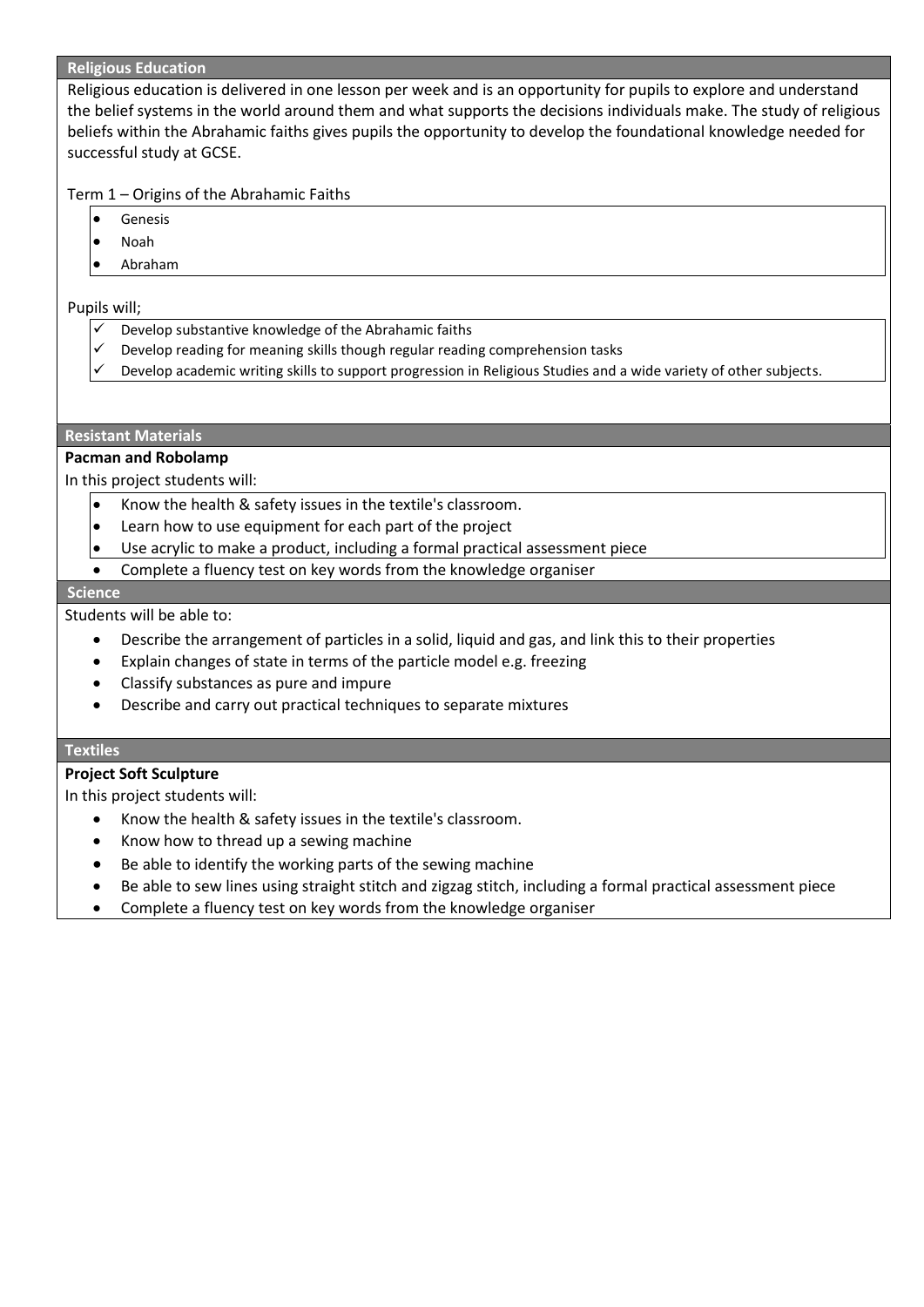## **Year 7 HT2**

**This term, the following aspects of the curriculum will be covered in your child's class:**

## **Art**

# **Formal elements**

Within this half term students will:

- Learn about the formal elements of Art (Line, colour, tone, texture, pattern, paint, pencil)
- Create a booklet which demonstrates all the key skills and techniques of formal elements, including a formal practical assessment piece
- Complete a fluency test on key words from the knowledge organiser

#### **Drama**

## **Fairy Tales**

Within this half term students will:

- Learn about the key techniques and skills of performance in drama (Facial expression, body language, gesture, hot seating, thought tracking, still images, proxemics techniques, levels, audience awareness)
- Create practical work demonstrating the techniques and skills learnt, including a formal practical assessment piece
- Complete a fluency test on key words from the knowledge organiser

#### **English**

**The Girl of Ink and Stars and Narrative Writing**  Students will be able to:

Independently select relevant quotations from the text.

Make clear points about characters' thoughts and feelings from the text.

Identify relevant language and the way the text is structured and make clear comments about Aiken's choices.

Make clear comments on how the context and setting creates drama in the text.

Express clear views about the characters and events we are studying in the text and justify opinions.

Be able to write creatively and construct a narrative or description.

## **Food Technology**

## **Food hygiene and safety**

Within this half term students will:

- Knowledge of how to use all parts of the cooker.
- Be able to name tools for practical work and explain their uses.
- Use a range of techniques to create dishes that have been prepared and cooked independently with precision. Considering food safety and hygiene as well as presenting dishes to the teacher, including a formal practical assessment piece
- Complete a fluency test on key words from the knowledge organiser

#### **French**

## **Mes passe-temps / Hobbies**

## **About the unit:**

In this unit, pupils will develop their capabilities to talk about themselves, adding an extra layer of detail by developing their French to discuss their hobbies. Ove the course of the unit, pupils will cover:

- 1. Introduction of non-cognate activities and sports
- 2. Grammar recap of the present tense, negation, and linguistic gender concepts
- 3. Asking & answering questions using **qu'est-ce que** and **est-ce que** to talk about hobbies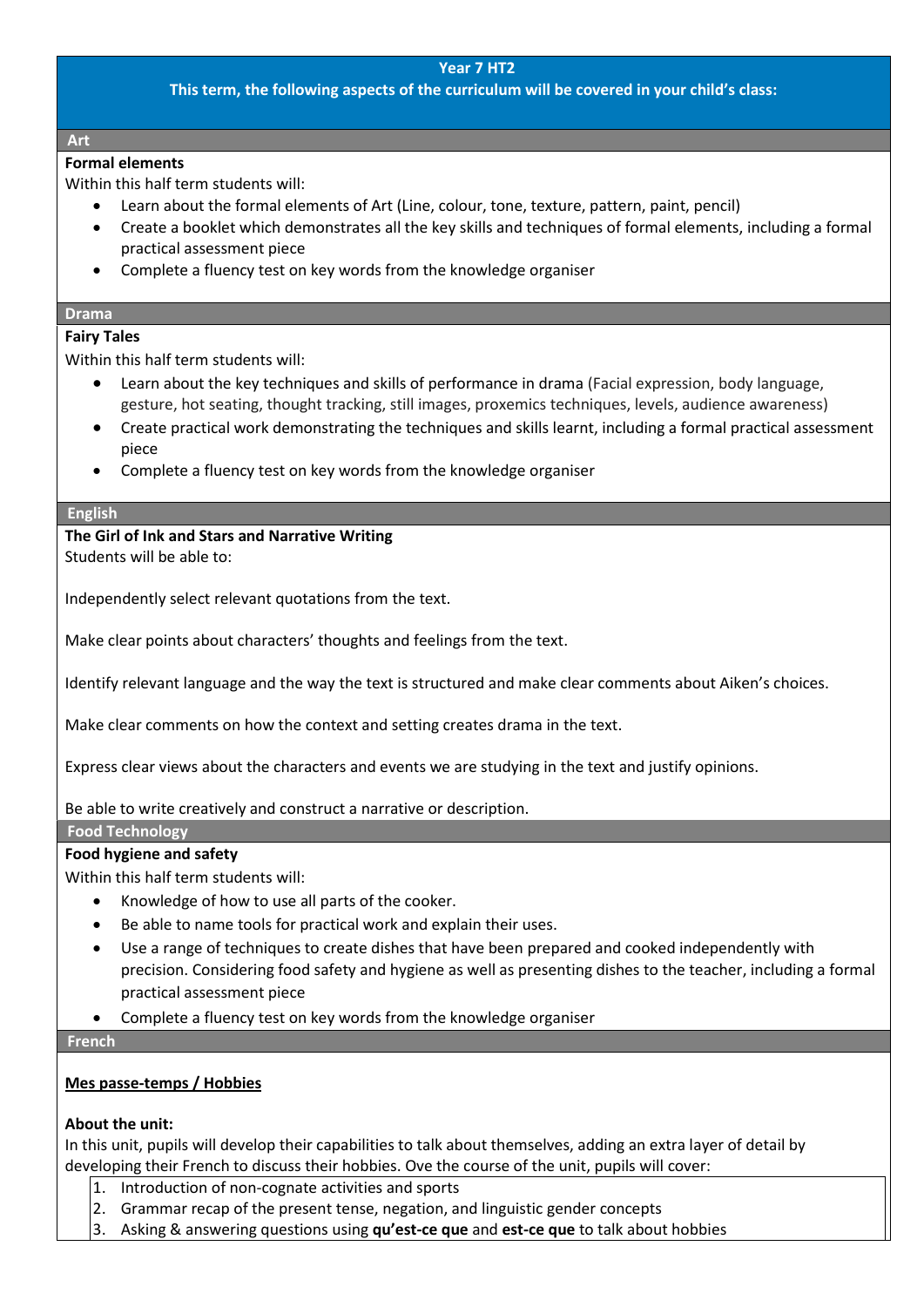- 4. An introduction to the near future tense, inlcuding time phrases
- 5. Revision of all grammatical topics covered and developed to build up for an end of term assessment.

## **Geography**

## **Unit 2- World development**

Students will extend their locational knowledge and deepen their spatial awareness of the world's countries using atlas maps, to focus on development. Students will analyse the distribution of developed and developing countries.

To be able to describe the distribution of developed, developing and emerging countries.

To be able to identify how development is measured through single development indicators and HDI.

To explain the factors that affect development.

Assess a strategy that can be used to improve quality of life in a developing or emerging region. **Suggest** formations that can occur in **environments** with these rock types.

#### **History**

Students will be able to describe several of the factors that allowed William The Conqueror to control England. Students should be able to describe 3-4 of the following: feudalism, violence, castles, The Domesday Book, castles.

Topics covered:

- Castles
- Feudalism
- The church
- Revolts and repression
- Domesday Book and administration

## **Information Technology**

This unit look looks at the devices/ components which make up a computer system. There is a section on peripheral devices, internal\ external devices which make up a range of computer systems from PC / Games consoles/ EPOS systems.

## **Maths**

- Use Multiplication and Division, including formal written methods, applied to integers, decimals
- Use the concepts and vocabulary of prime numbers, factors (or divisors), multiples, common factors, common multiples, highest common factor, lowest common multiple
- Derive and apply formulae to calculate and solve problems involving area of triangles and rectangles

## **Music**

# **Keyboard Skills**

This half term students will:

- Knowledge of keyboard playing learning to recognise notation and perform melodies and accompaniments enhancing solo performance skills
- Demonstrate through verbal and practical skills, including a formal practical assessment piece
- Complete a fluency test on key words from the knowledge organiser

# **Physical Education**

Students will be able to:

- Perform a range of actions, skills and techniques in small group or individual scenarios in football, rugby, netball, hockey, handball/basketball, badminton, fitness and aesthetic activities
- Describe & evaluate your own and others' performances accurately using appropriate vocabulary / WWW & EBI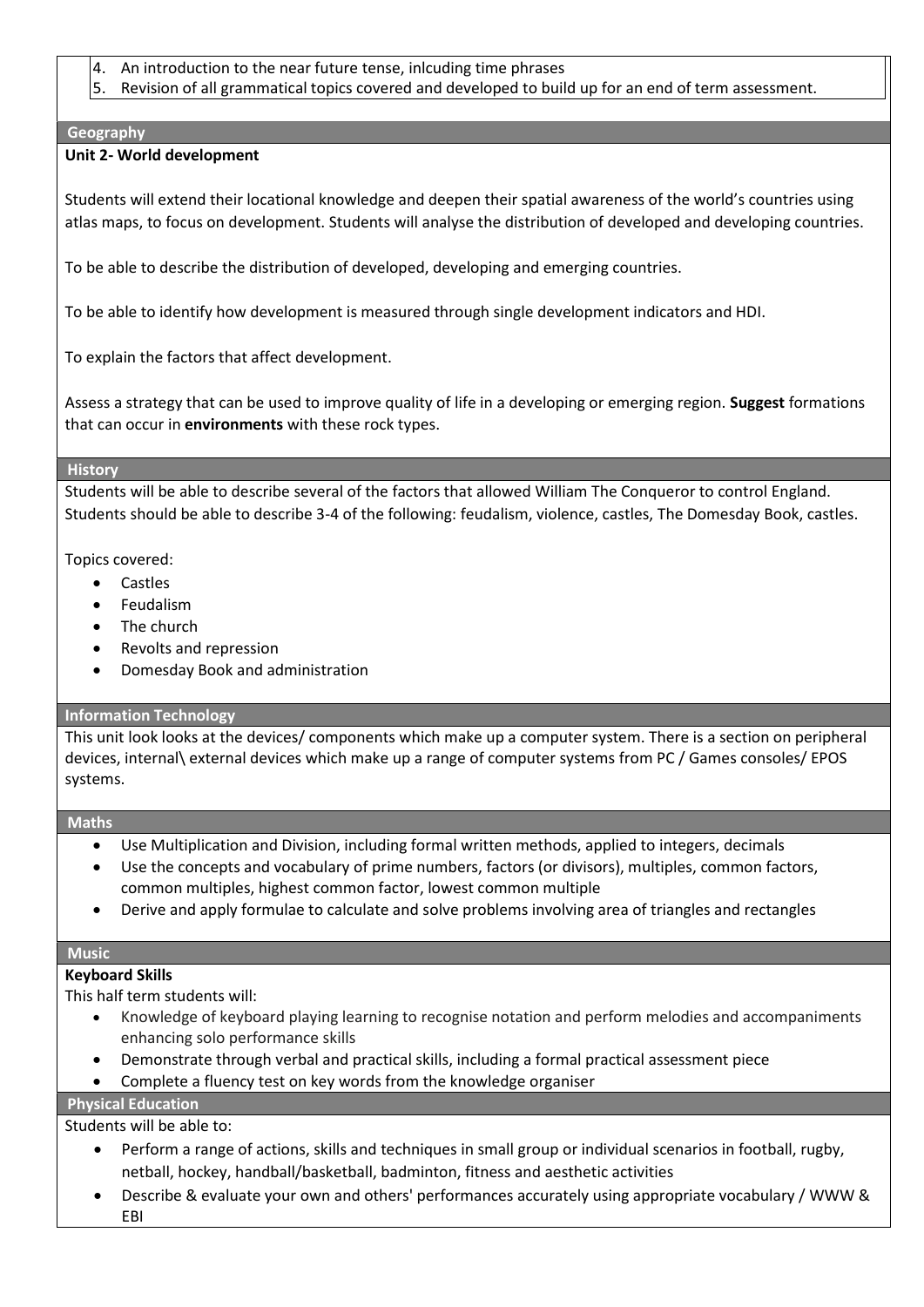- Lead by example in activities in a small range of settings showing respect, empathy, determination and cooperation skills
- Complete short periods of sustained exercise
- Conduct your own safe, effective and well-designed warm-up / cool-down, describing the purpose and benefits of each
- Explain how physical activity contributes to a balanced, healthy lifestyle

## **Religious Education**

Pupils continue to develop their understanding of pivotal stories within the origins of Abrahamic faiths

- Moses
- Leviticus
- Jesus' rebellion and sacrifice
- The beginnings of Islam

#### Pupils will;

- $\checkmark$  Develop substantive knowledge of the Abrahamic faiths
- Develop reading for meaning skills though regular reading comprehension tasks
- Develop academic writing skills to support progression in Religious Studies and a wide variety of other subjects.

## **Resistant Materials**

## **Robolamp and CAD**

In this project students will:

- Learn about 2D design contour, laser cutter, tinker CAD
- Learn how to use equipment for each part of the project
- Use wood to make a product, including a formal practical assessment piece
- Complete a fluency test on key words from the knowledge organiser

## **Science**

Students will be able to:

- Use a microscope to produce an image of a cell in focus
- Calculate the magnification of an image viewed under a microscope
- Label plant and animal cells, state the function of the organelles and compare plant and animal cells
- Describe the relationship between cells, tissues and organs
- Describe the function of the main organ systems e.g. the digestive system

## **Textiles**

# **Project Soft Sculpture**

- To understand what a design brief is.
- To understand the constraints of a design specification.
- To be able to create designs on fabric, using a variety of textile techniques, including a formal practical assessment piece
- Complete a fluency test on key words from the knowledge organiser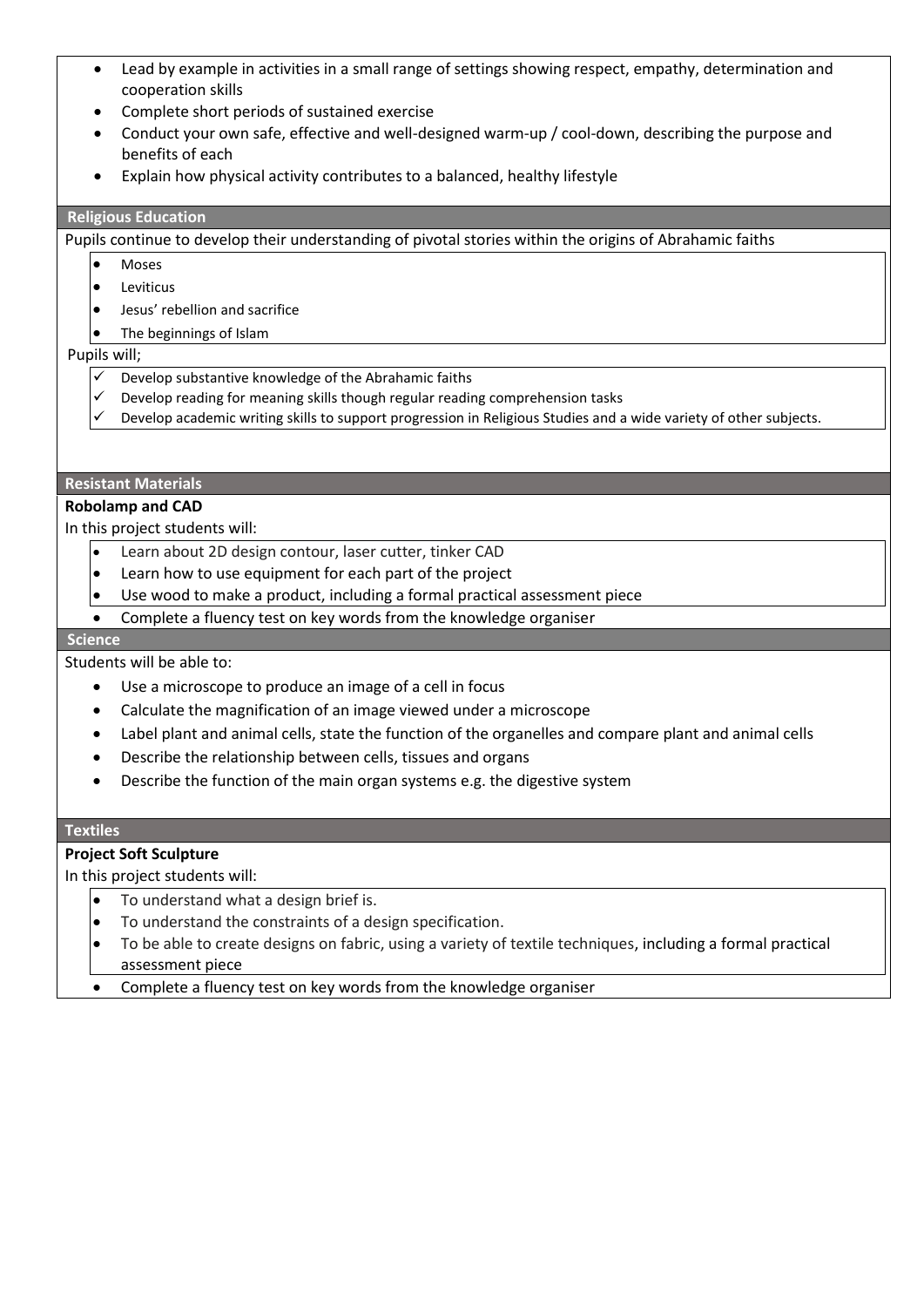## **Year 7 HT3**

**This term, the following aspects of the curriculum will be covered in your child's class:**

**Art**

## **Portraiture**

Within this half term students will:

- Learn about portraiture (Mark making, texture, use of primary and secondary colours, artist studies and analysis, composition)
- Work in sketchbook which demonstrates all the key skills and techniques, including a formal practical assessment piece
- Complete a fluency test on key words from the knowledge organiser

#### **Drama**

## **A Midsummer Night's Dream**

Within this half term students will:

- Learn about the key techniques and skills of performance in drama (Script, voice, themes, marking the moment, action clip)
- Create practical work demonstrating the techniques and skills learnt, including a formal practical assessment piece
- Complete a fluency test on key words from the knowledge organiser

#### **English**

## **Non-Fiction: War and Conflict Anchor Text: Anne Frank**

Students will be able to:

Independently select relevant quotations from texts.

Make clear points about writer's perspective.

Identify relevant language and the way texts are structured and make clear comments about writer's choice.

Make clear comments about writer's purpose and methods.

Express clear views about the texts and justify opinion.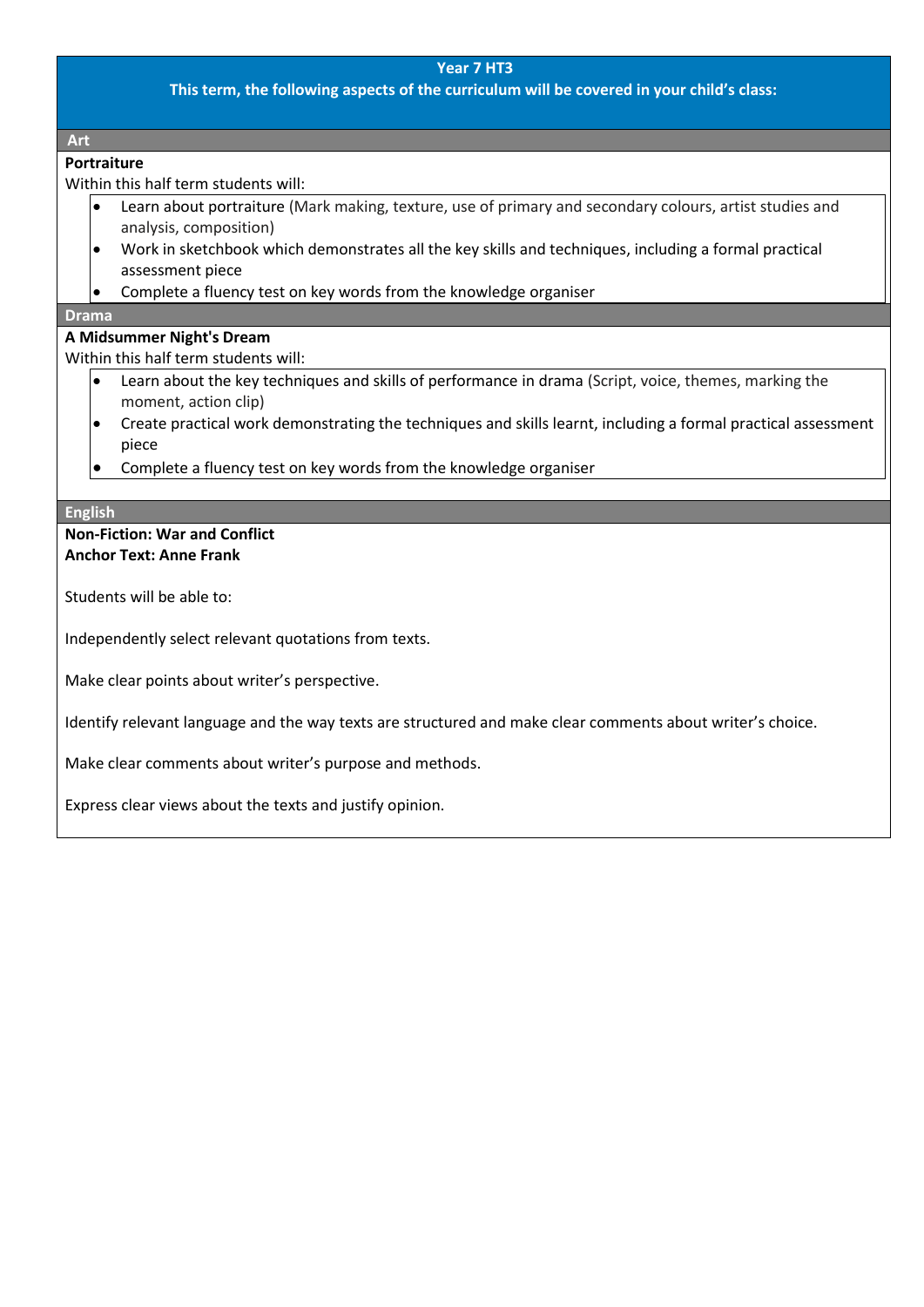#### **Food Technology**

## **Food hygiene and safety**

Within this half term students will:

- Gain knowledge about the importance of breakfast in your diet
- Use a range of techniques to create dishes that have been prepared and cooked independently with precision. Considering food safety and hygiene as well as presenting dishes to the teacher, including a formal practical assessment piece
- Complete a fluency test on key words from the knowledge organiser

## **French**

## **Mon collège**

About the unit:

In this unit pupils develop their ability to express preferences and justify them, to discuss their school routine including times and the facilities at their school.

The key vocabulary for pupils to master in this unit includes subjects, times, school facilities, and co-curricular and break time activities.

Learning objectives

- Subjects
- Time and timetable
- Revision of days of the week
- Using "on" to express we: on form (–er verbs, avoir and être)
- Expressing likes/dislikes and preferences and justifying them, increasing or consolidating previously learnt quantifiers, connectives, etc.
- New descriptive vocabulary such as: trop difficile, nul, marrant, etc. On a beaucoup de devoirs.
- Simple comparisons
- Physical and character description: revisiting
- Development on giving personal opinions: je pense, je croix, il me semble que, etc.
- New required vocabulary (present tense third person singular): expliquer, aider, crier/hurler, doner…
- **Facilities**
- $\bullet$  Il y a / il n'y a pas (revisiting)
- Je voudrais + noun: une autre piscine, meilleure nourriture, une nouvelle salle de gym…
- Times: revisiting
- Break/co-curricular/after school activities including food
- Immediate future
- the partitive article (du, de la, de l', des)
- vouloir + infinitive

## **Geography**

## **Unit 3- Rivers**

This unit focuses on the work of rivers, the effect they have on the landscape and the impact of rivers on the lives of people living near them. Pupils will be able to see the key processes acting within the river and the features produced by these processes.

Can describe the features and processes within a drainage basin.

Can explain the different processes of erosion, transportation and deposition and how these form different river landforms.

Can explain the different factors which contribute to floods and how the flood risk can be reduced.

Compare and contrast the causes, effects, and responses of a flooding event in a developed and developing country.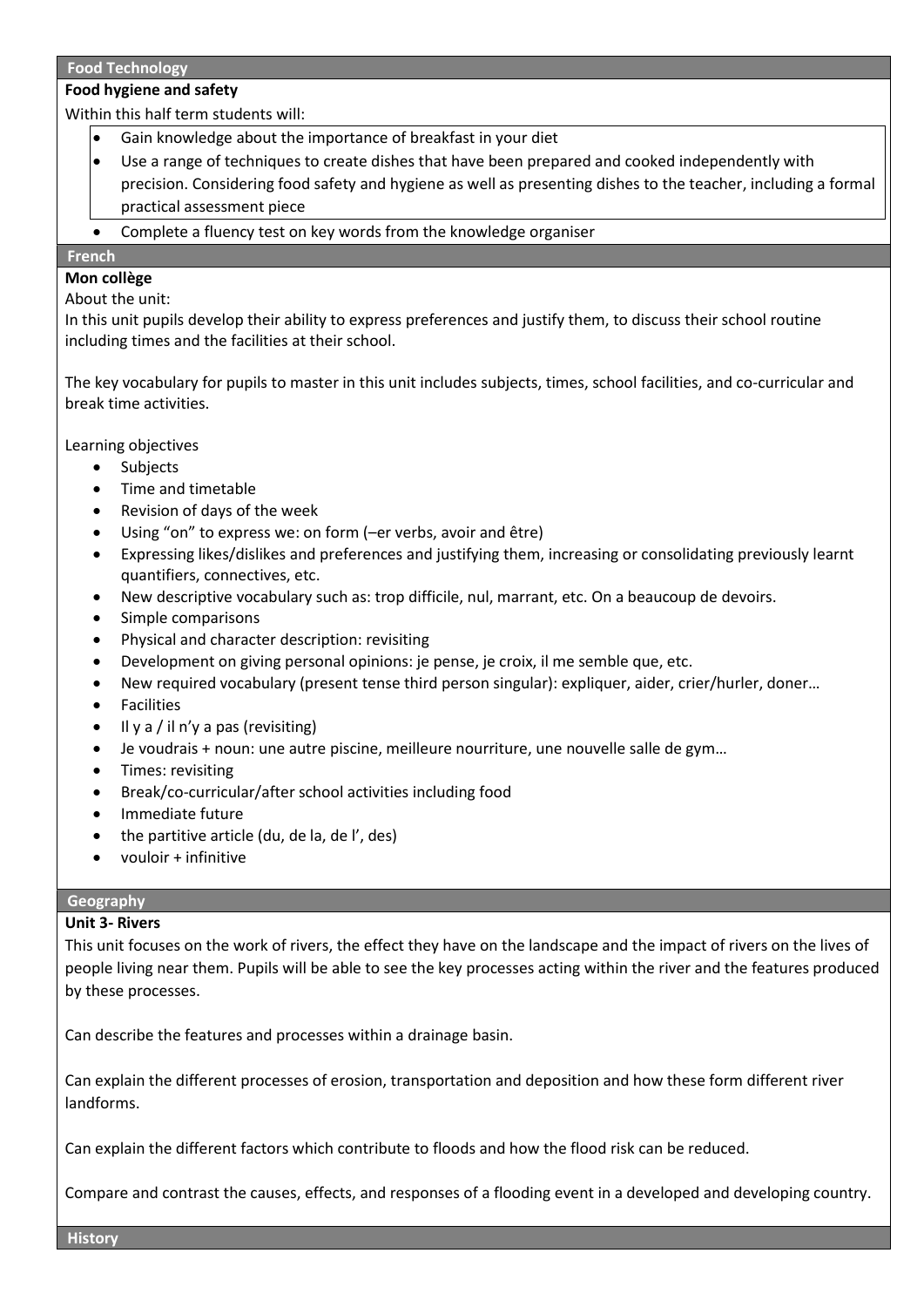Students will be able to describe several of the reasons why religion was significant in England in The Middle Ages. Students should be able to describe 3-4 of the following: The Catholic Church, places of worship, the role of the church in everyday life, Doom paintings, monks, the importance of religion, the crusades, Islamic ideas, the clash between Christendom and Islam.

Topics covered:

- Religious belief
- Dissent
- Doom paintings
- Monasteries

# **Information Technology**

This unit introduces the students to computational thinking and the main 4 corner stones. They develop transferable skills on the key corner stones of computational thinking which include:

- Decomposition
- Pattern recognition
- **Abstractions**
- Algorithm design

This unit gives students the skill set to approach any problem/ task in a meaningful way.

## **Maths**

- Express one quantity as a fraction of another, where the fraction is less than 1 and greater than 1
- Use addition and subtraction, including formal written methods, applied to proper and improper fractions and mixed numbers
- Compare and order fractions by creating common denominators
- Interpret fractions as operators

#### **Music**

## **Singing**

This half term students will:

- Use the voice to perform music through a pop song. Knowledge and skills will be shown through vocal warmups, changing pitch and dynamics as well as singing in groups mixing different textures
- Demonstrate through verbal and practical skills, including a formal practical assessment piece
- Complete a fluency test on key words from the knowledge organiser

## **Physical Education**

Students will be able to:

- Perform a range of actions, skills and techniques in small group & individual scenarios in football, rugby, netball, hockey, handball/basketball, badminton, fitness, athletics and aesthetic activities
- Describe & evaluate your own and others' performances accurately using appropriate vocabulary / WWW & EBI
- Lead by example in activities in a small range of settings showing respect, empathy, determination and cooperation skills
- Demonstrate appropriate strength, aerobic endurance and flexibility in performance
- Complete short periods of sustained exercise
- Conduct your own safe, effective and well-designed warm-up / cool-down, describing the purpose and benefits of each
- Explain how physical activity contributes to a balanced, healthy lifestyle

## **Religious Education**

In Term 2 pupils will beginning 3 terms of work studying each of the Abrahamic faiths in chronological order. This further develops understanding of each faith in preparation for further study in KS4.

Term 2 – Judaism

- Jewish belief
- Jewish scriptures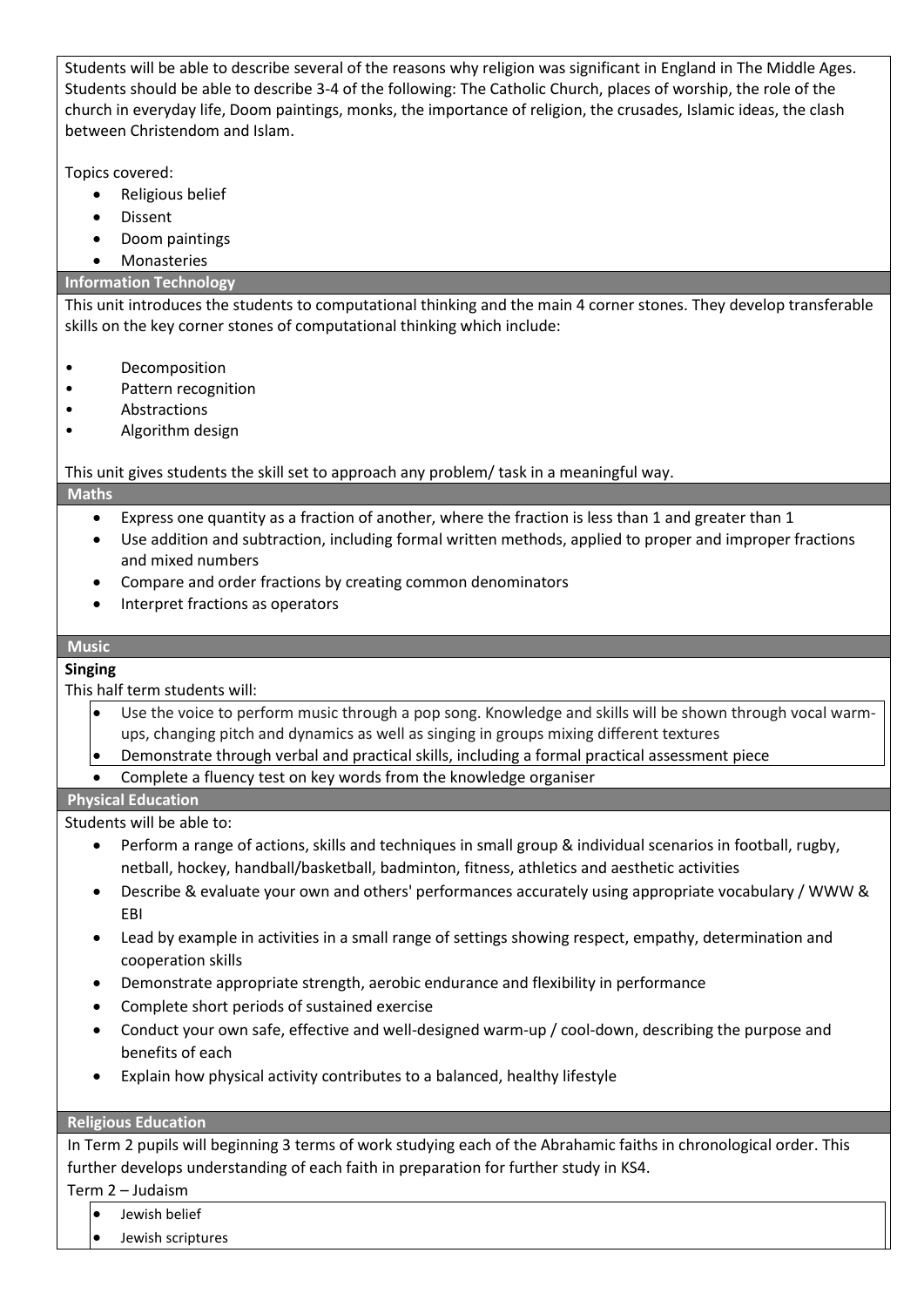- Orthodox and Reform Judaism
- The Temple and the Synagogue
- Shabat

#### Pupils will;

- $\checkmark$  Develop substantive knowledge of the Abrahamic faiths
- Develop reading for meaning skills though regular reading comprehension tasks
- Develop academic writing skills to support progression in Religious Studies and a wide variety of other subjects.

## **Resistant Materials**

## **Sustainability & Industry**

In this project students will:

- Sustainability; knowledge of the 6Rs, upcycling, energy sources
- Understand industry related to manufacturing and construction
- $\bullet$  Make a product, including a formal practical assessment piece
- Complete a fluency test on key words from the knowledge organise

## **Science**

Students will be able to:

- Describe examples of energy stores
- Describe how thermal energy transfers from one place to another
- Understand that energy is conserved when transferred from one store to another
- Calculate energy efficiency and electricity costs
- Distinguish between power and energy
- Compare values of energy and power using appropriate SI values
- Compare different fuels and energy resources • Calculate energy values from a range of different foods

#### **Textiles**

## **Project Soft Sculpture**

In this project students will:

- To be able to create designs on fabric, using a variety of textile techniques.
- To be able to assess quality of made product.
- To be able to evaluate your made product, including a formal practical assessment piece
- Complete a fluency test on key words from the knowledge organiser

## **Year 7 HT4**

**This term, the following aspects of the curriculum will be covered in your child's class:**

## **Art**

## **Portraiture**

Within this half term students will:

- Learn about portraiture (Mark making, texture, use of primary and secondary colours, artist studies and analysis, composition)
- Work in sketchbook which demonstrates all the key skills and techniques, including a formal practical assessment piece
- Complete a fluency test on key words from the knowledge organiser

## **Drama**

# **A Midsummer Night's Dream**

Within this half term students will:

- Learn about the key techniques and skills of performance in drama (Script, voice, themes, marking the moment, action clip)
- Create practical work demonstrating the techniques and skills learnt, including a formal practical assessment piece
- Complete a fluency test on key words from the knowledge organiser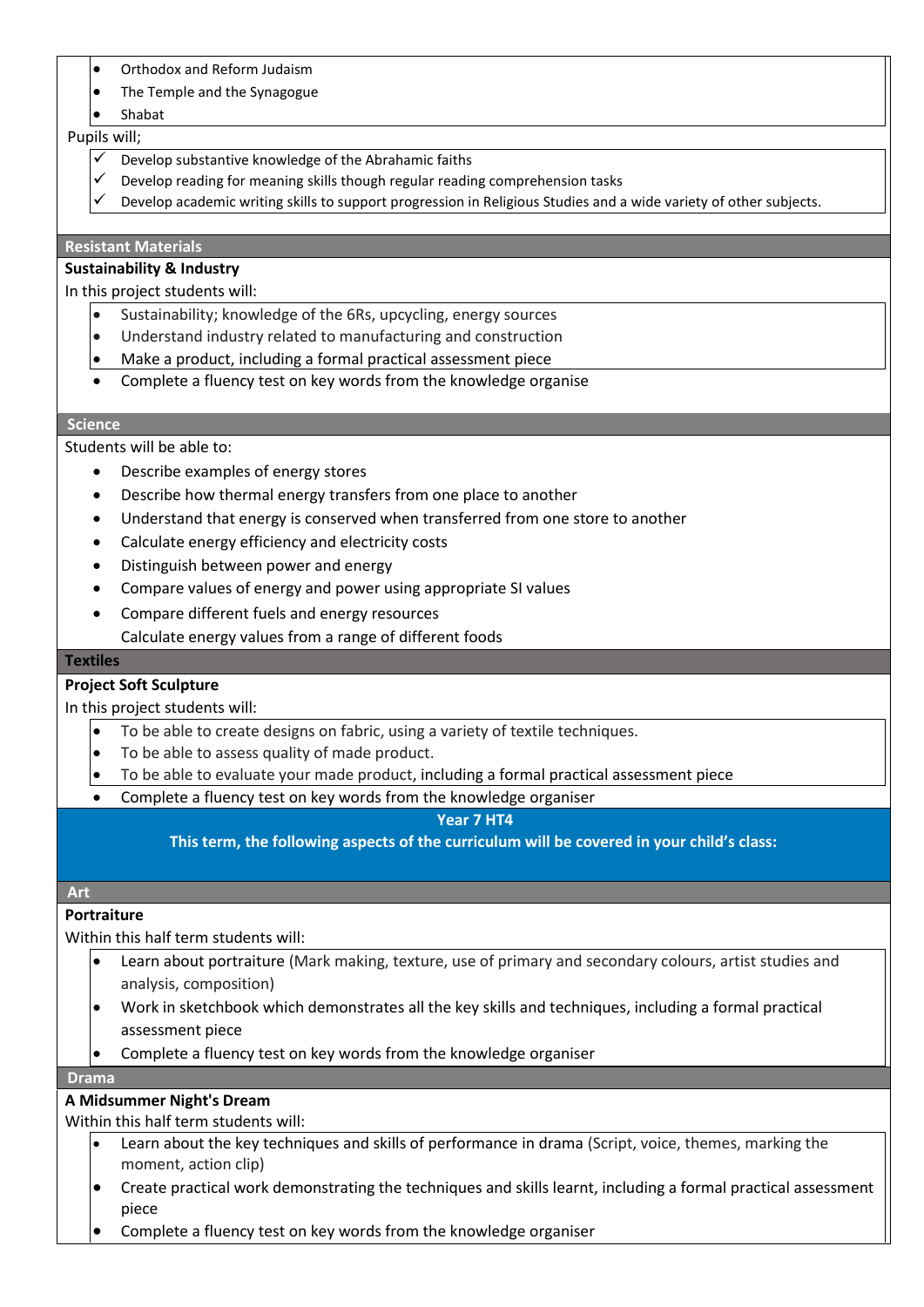#### **English**

**Shakespeare: A Midsummer Night's Dream and Narrative Writing** Students will be able to:

Make clear comments about the play, its meaning and its context.

Share clear views about the play to a group of students and respond to questions.

Independently select relevant quotations from the play.

Make clear points about characters' thoughts and feelings from the extract.

Identify relevant language and the way the extract is structured and make clear comments about the writer's choices.

Express clear views about the characters and events we are studying in the extract and justify opinions.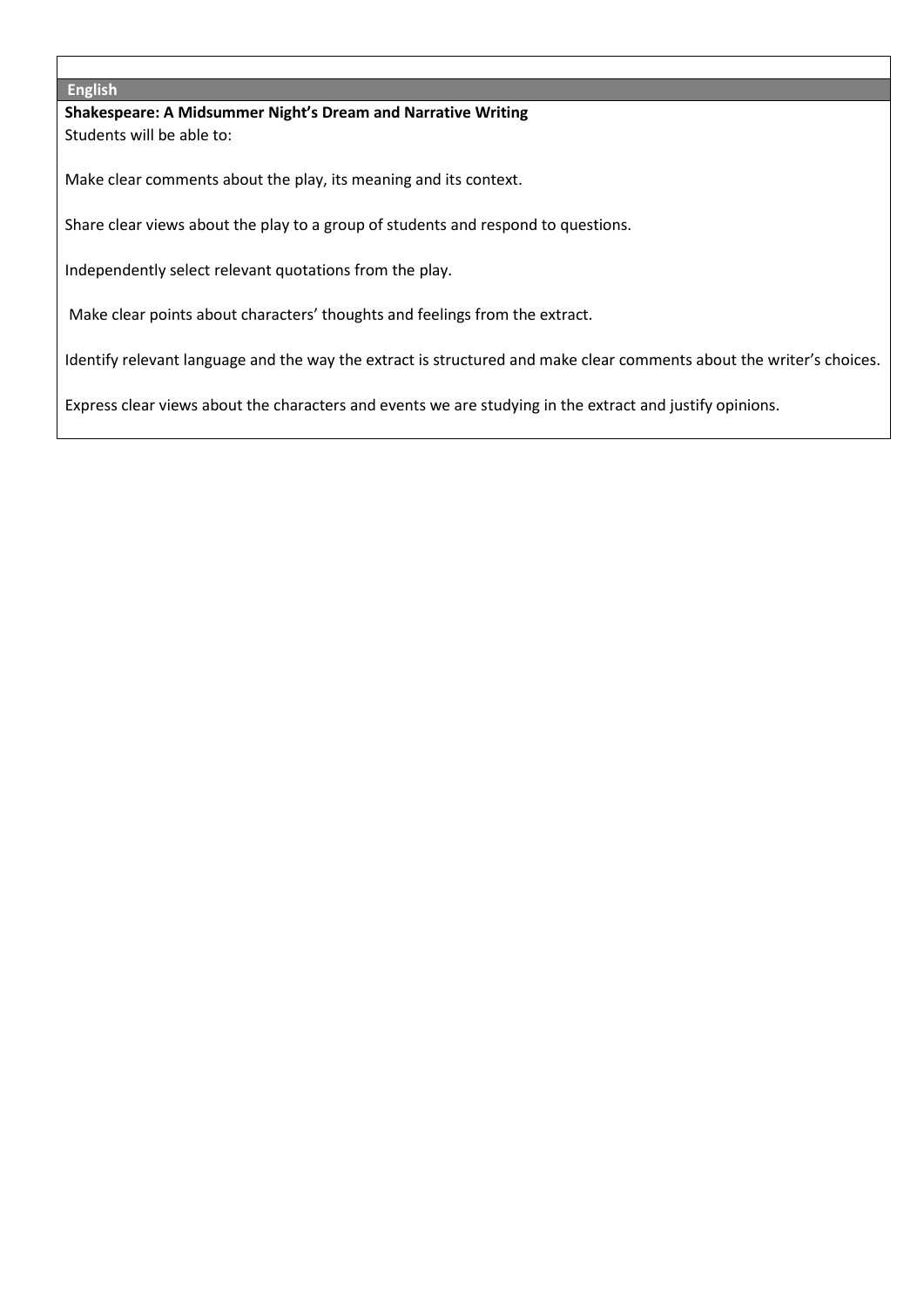## **Food Technology**

## **Pizza Project**

Within this half term students will:

- Demonstrate an understanding of a design brief
- Gain knowledge about the dough making process
- Use a range of techniques to create dishes that have been prepared and cooked independently with precision. Considering food safety and hygiene as well as presenting dishes to the teacher, including a formal practical assessment piece
- Complete a fluency test on key words from the knowledge organiser

## **French**

# **Où j'habite**

# About the unit:

In this unit pupils further develop their ability to establish comparisons and express their opinions including some justification. They develop their ability to describe houses.

The key vocabulary for pupils to master in this unit includes types of houses, simple furniture items.

Learning objectives

- Key locations: côte, montagne, ville, campagne…
- Points of compass
- Expressing preference and justifying it (some new vocabulary will be required for the justifications)
- il y a …/il n'y a pas de
- Types of house
- General description of house
- Rooms of the house

## **Geography**

The World of Work

Students will focus on economic activity with a specific focus on tourism. Pupils will understand the different employment structures of countries at different levels of development and how these structures change over time. The unit will also focus on the factors that influence the location of different industries.

Describe the different sectors of the economy, how these differ between countries and change overtime.

Describe and explain factors that influence the distribution of economic activities in the primary, secondary, tertiary and quaternary sectors.

To be able to explain the factors which have led to the growth of tourism and how this changes over time.

To assess the impacts of tourism on a chosen location.

## **History**

Students will be able to: Describe several of the challenges faced by Medieval Monarchs. Students should be able to describe 3-4 of the following: The power of Medieval Monarchs, kings controlling the church, controlling the rich, King John, Magna Carta, The Peasants' Revolt, The consequences of The Peasants' Revolt.

Topics Covered:

- Henry II and Becket
- Magna Carta
- Peasants' Revolt
- Opposition to kings (thematic)

**Information Technology**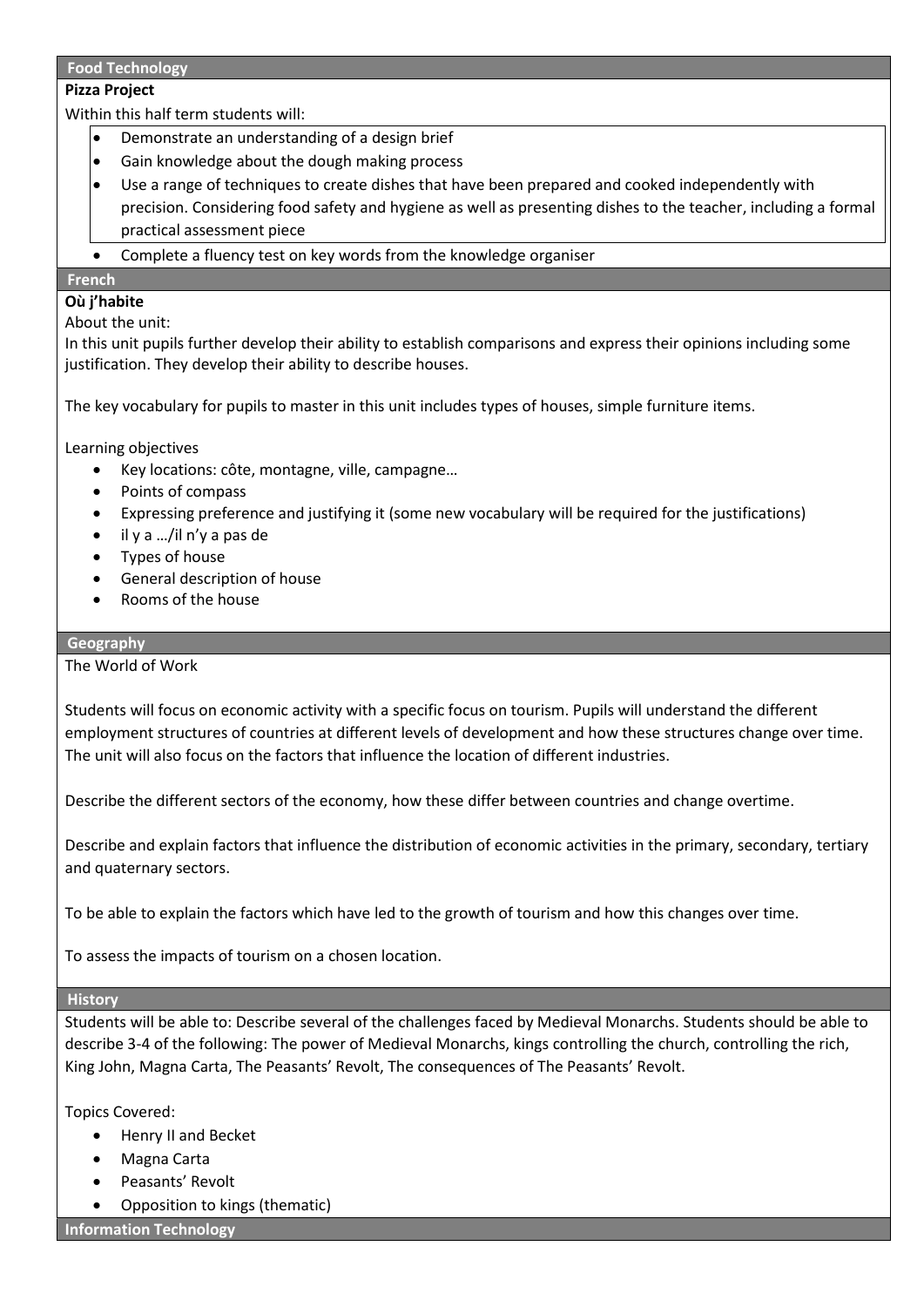Once of the elements of computation thinking which students covered last term was algorithms. This unit will look deeper into algorithms and the main features of 2 different types of algorithms:

- Pseudo code<br>• Flowcharts
- **Flowcharts**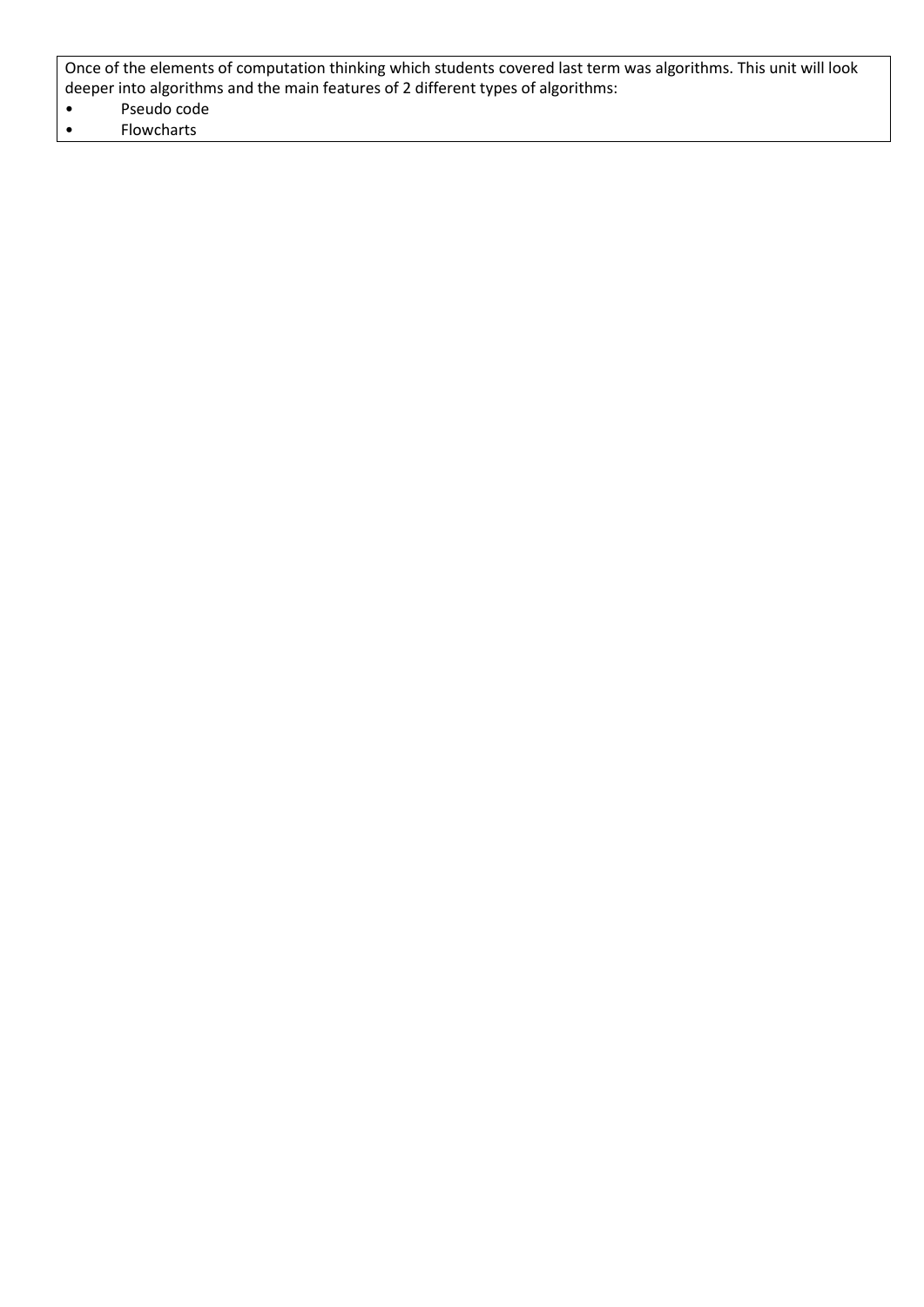#### **Maths**

- Solve calculations requiring understanding of B-I-DM-AS (know that the inverse of squaring is 'square rooting')
- Use the basic rules of algebra
- Simplify and manipulate algebraic expressions to maintain equivalence by multiplying a single term over a bracket or by taking out common factors
- Substitute into simple formulae

## **Music**

# **Ukulele**

This half term students will:

- Learn how to hold and play the 4 chords on a ukulele. Students will play and enhance their skills on the 4 chords by playing in time to backing music showing understanding of rhythm and pulse
- Demonstrate through verbal and practical skills, including a formal practical assessment piece
- Complete a fluency test on key words from the knowledge organiser

#### **Physical Education**

Students will be able to:

- Perform a range of actions, skills and techniques in small group & individual scenarios in football, rugby, netball, hockey, handball/basketball, badminton, fitness, athletics and aesthetic activities
- Demonstrate control and fluency in certain settings
- Describe & evaluate your own and others' performances accurately using appropriate vocabulary / WWW & EBI
- Lead by example in activities in a small range of settings showing respect, empathy, determination and cooperation skills
- Demonstrate appropriate strength, aerobic endurance and flexibility in performance
- Complete short periods of sustained exercise
- Conduct your own safe, effective and well-designed warm-up / cool-down, describing the purpose and benefits of each
- Explain how physical activity contributes to a balanced, healthy lifestyle

## **Religious Education**

In Term 2 pupils will beginning 3 terms of work studying each of the Abrahamic faiths in chronological order. This further develops understanding of each faith in preparation for further study in KS4.

Term 2 – Judaism

- Pesach and Yom Kippur
- **Persecution**
- Holocaust and Holocaust Memorial

Pupils will;

- Develop substantive knowledge of the Abrahamic faiths
- Develop reading for meaning skills though regular reading comprehension tasks
- Develop academic writing skills to support progression in Religious Studies and a wide variety of other subjects.

#### **Resistant Materials**

## **Pacman and Robolamp**

In this project students will:

- $\bullet$  Know the health & safety issues in the textile's classroom.
- Learn how to use equipment for each part of the project
- Use acrylic to make a product, including a formal practical assessment piece
- Complete a fluency test on key words from the knowledge organiser

#### **Science**

Students will be able to:

Label the parts of the male and female reproductive system, and describe the function of each part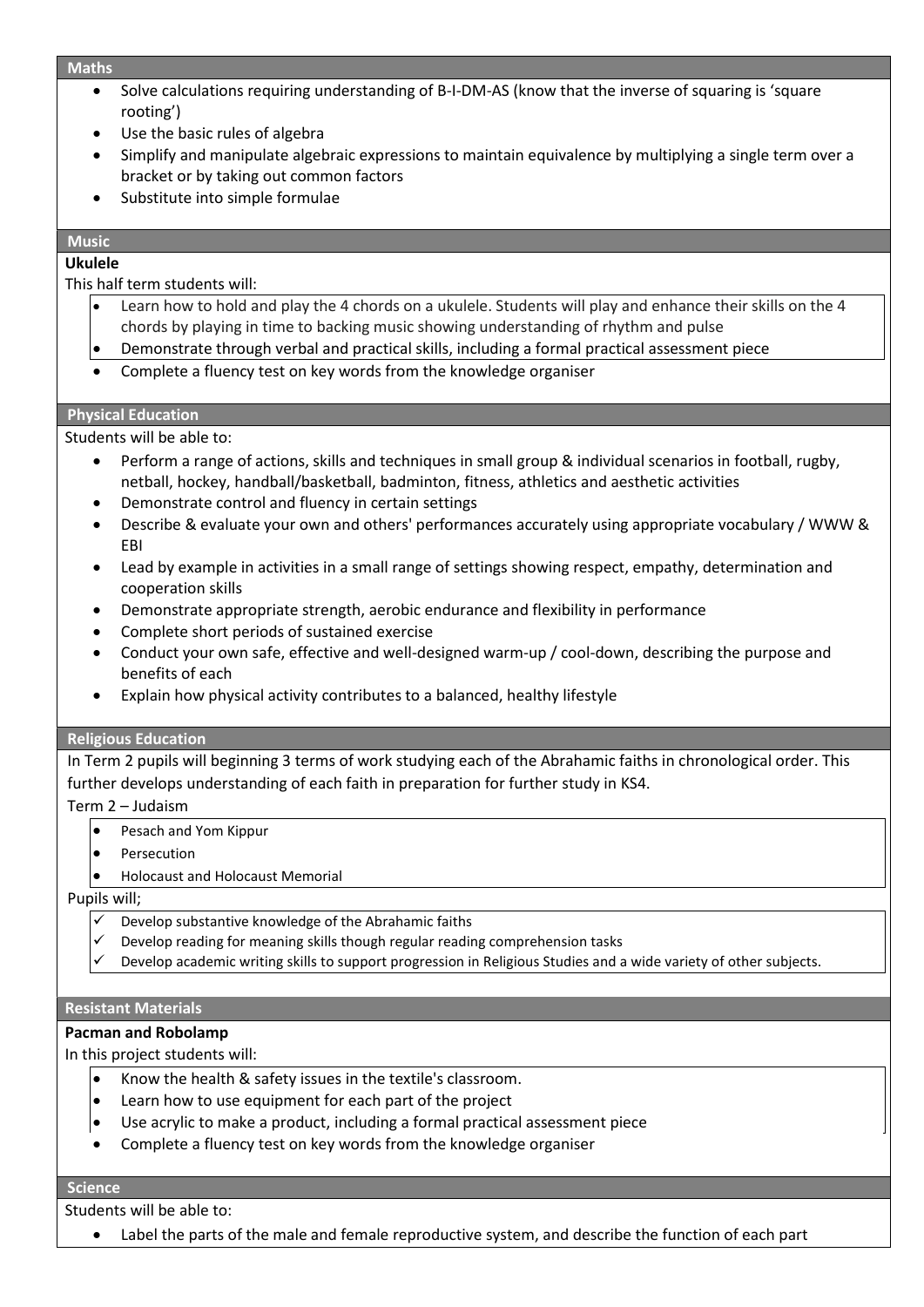- Describe the processes of menstruation and fertilisation, and identify the stages of gestation and birth
- Describe the function of each part of the flower and explain how pollination occurs
- Evaluate different seed dispersal techniques in plants
- Identify variation between individuals of a species and state the differences between species. Describe the difference between continuous and discontinuous variation.
- Identify substances as acid, alkali or neutral based on observations with indicators and the pH scale
- Describe neutralisation in terms of acids and alkalis reacting
- Identify the reactants and products in a neutralisation reaction. E.g. acid, alkali, salt, water

## **Textiles**

# **Project Soft Sculpture**

- Know the health & safety issues in the textile's classroom.
- Know how to thread up a sewing machine
- Be able to identify the working parts of the sewing machine
- Be able to sew lines using straight stitch and zigzag stitch, including a formal practical assessment piece
- Complete a fluency test on key words from the knowledge organiser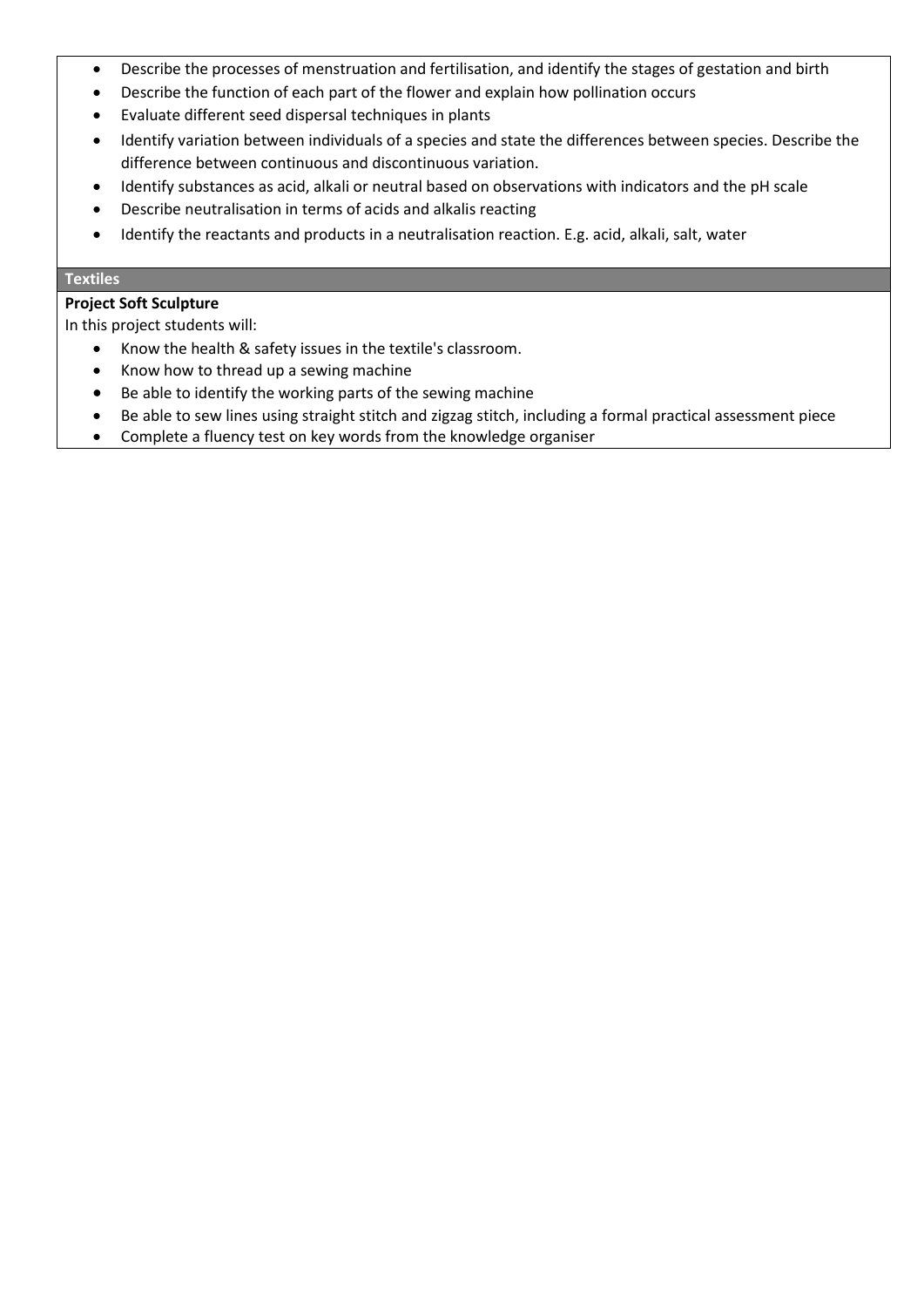## **Year 7 HT5**

**This term, the following aspects of the curriculum will be covered in your child's class:**

**Art** 

# **Colourful Creatures**

Within this half term students will:

- Learn about portraiture (Printing, sgraffito, pattern, artists studies and analysis, working from secondary sources, clay)
- Work in sketchbook which demonstrates all the key skills and techniques, including a formal practical assessment piece
- Complete a fluency test on key words from the knowledge organiser

## **Drama**

# **Greek Theatre**

Within this half term students will:

- Learn about the key techniques and skills of performance in drama V
- Create practical work demonstrating the techniques and skills learnt, including a formal practical assessment piece
- Complete a fluency test on key words from the knowledge organiser

#### **English**

**War and Conflict Poetry** 

Students will be able to:

Make clear comments about the way the context shapes the meaning of the poem.

Share clear views about the poem to a group of students and respond to questions.

Independently select relevant quotations from the extract.

Make clear points about characters' thoughts and feelings from the extract.

Identify relevant language and the way the extract is structured and make clear comments about the writer's choices.

Express clear views about the characters and events we are studying in the extract and justify opinions.

**Food Technology**

## **Pizza Project**

Within this half term students will:

- Use descriptive language to evaluate the sensory qualities of food products to develop your pizza design.
- Demonstrate how their final pizza design closely matches the design brief.
- Use a range of techniques to create dishes that have been prepared and cooked independently with precision. Considering food safety and hygiene as well as presenting dishes to the teacher, including a formal practical assessment piece
- Complete a fluency test on key words from the knowledge organiser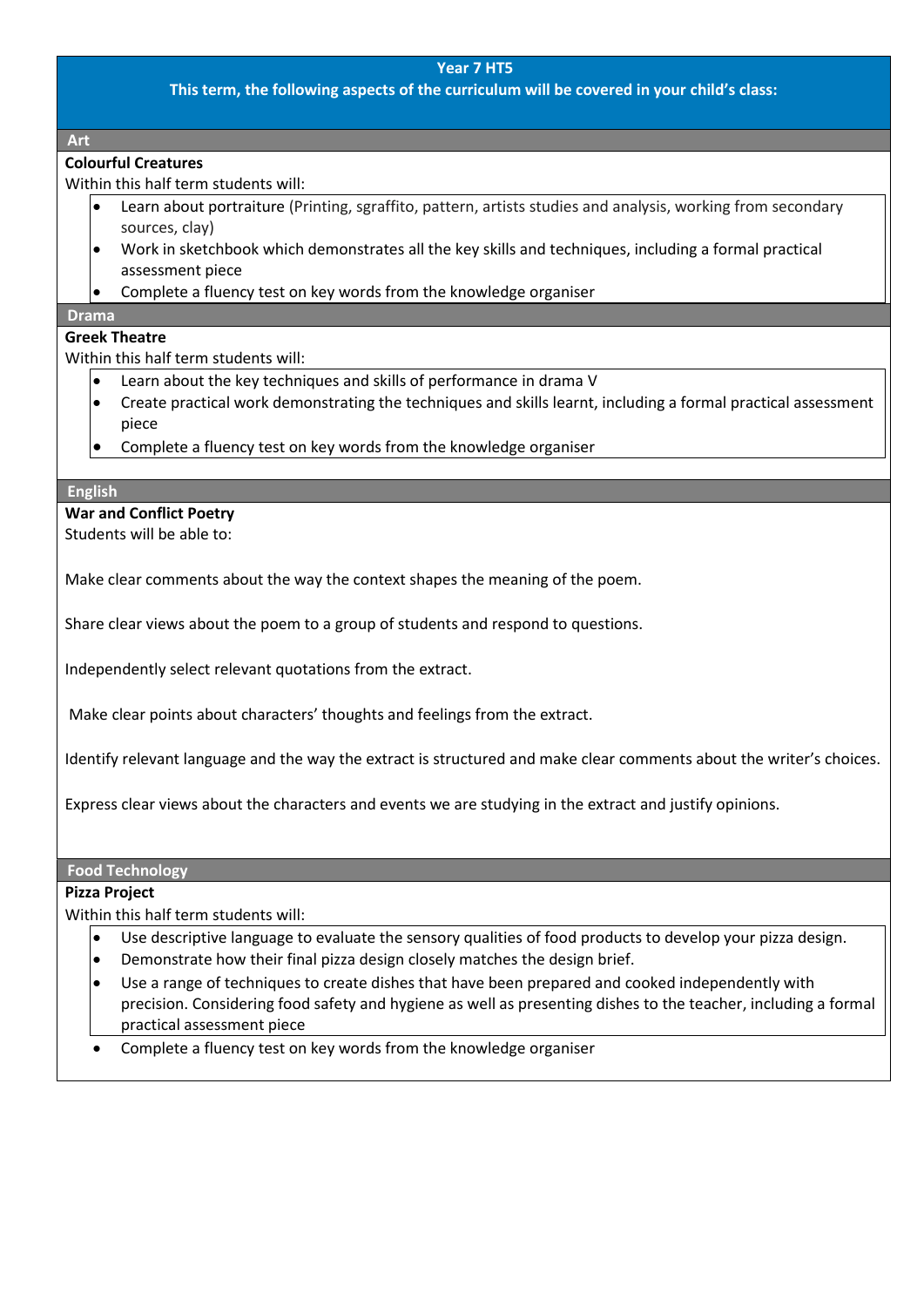#### **French**

## **Où j'habite**

About the unit:

In this unit, pupils further develop their ability to establish comparisons and express their opinions including some justification. They develop their ability to describe locations and express preferences, including where they would like to live in the future.

The key vocabulary for pupils to master in this unit includes location (places and prepositions), town/city facilities, revisiting weather.

Learning objectives

- 1. Rooms of the house and recap of present/future tenses
- 2. Talking about different paces to live building in the past, present, and future tenses
- 3. Recap of the key tenses covered so far over the course of the year
- 4. Helping around the house vocab, including the introduction of modal verbs such **je dois, je peux, je veux**

## **Geography**

The World of Work

Students will focus on economic activity with a specific focus on tourism. Pupils will understand the different employment structures of countries at different levels of development and how these structures change over time. The unit will also focus on the factors that influence the location of different industries.

Describe the different sectors of the economy, how these differ between countries and change overtime.

Describe and explain factors that influence the distribution of economic activities in the primary, secondary, tertiary and quaternary sectors.

To be able to explain the factors which have led to the growth of tourism and how this changes over time.

To assess the impacts of tourism on a chosen location.

## **History**

Students will be able to: Describe several of the ways that power has shifted from c1000-present. Students should be able to describe 3-4 of the following: The Restoration, The Glorious Revolution, The 'passive' revolution, Gladstone vs Disraeli and Suffragettes vs Suffragists

Topics Covered:

- The Restoration
- The Glorious Revolution
- The 'passive revolution'
- Gladstone vs Disraeli
- Suffragettes vs Suffragists

# **Information Technology**

Student study scratch (graphical programming language) and understand the main purpose of the software. It is a introduction to simple programming.

## **Maths**

- Apply the properties of angles at a point, angles at a point on a straight line, vertically opposite angles
- Derive, describe and illustrate properties of triangles, quadrilaterals and other plane figures (for example, equal lengths and angles) using appropriate language and technologies
- Describe, sketch and draw regular polygons, and other polygons that are reflectively and rotationally symmetric
- Read and plot coordinates in all 4 quadrants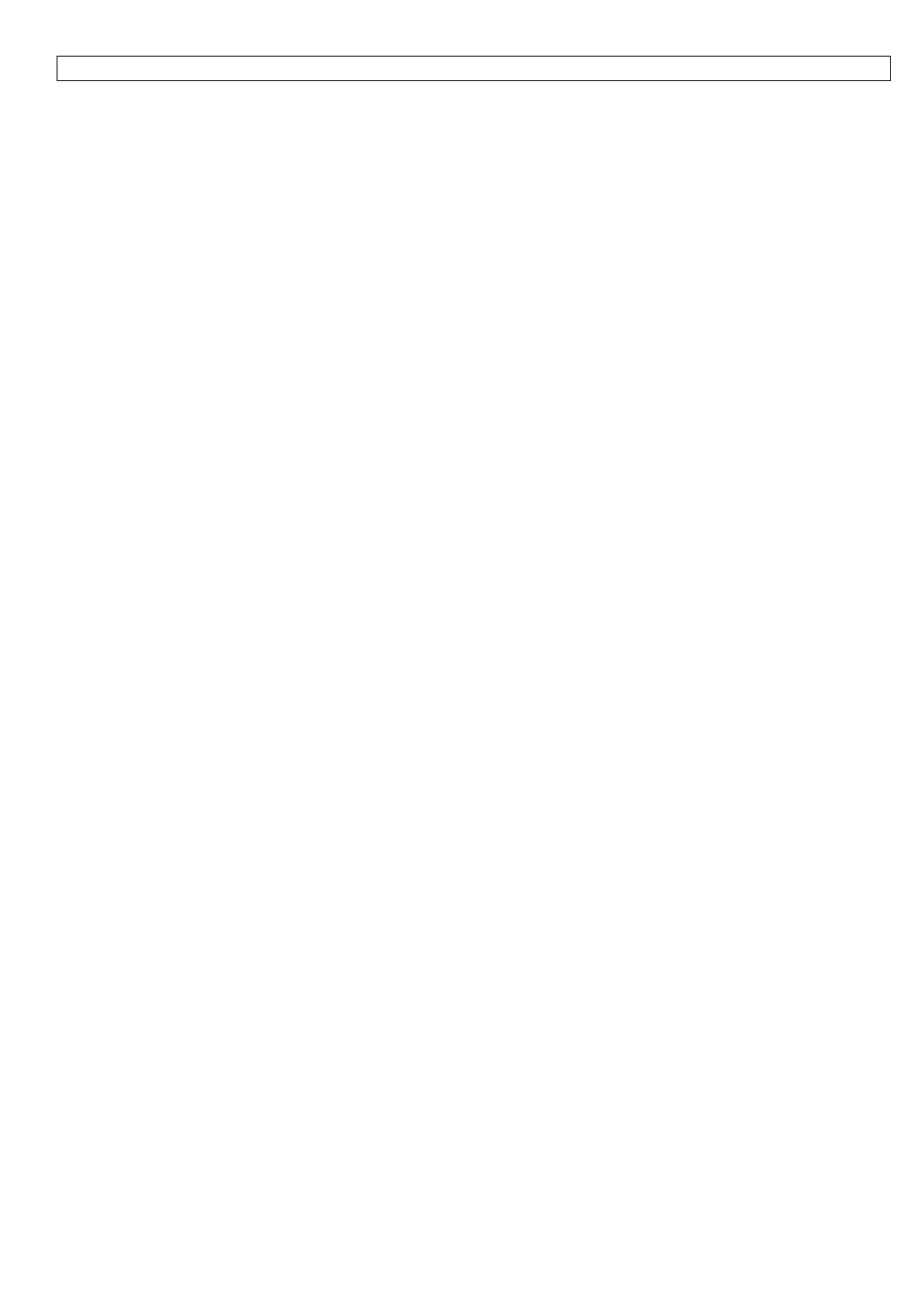#### **Music**

# **Riffs and Ostinatos**

This half term students will:

- Use keyboards or ukuleles to learn, recognise and perform music that incorporates riffs and ostinatos
- Demonstrate through verbal and practical skills, including a formal practical assessment piece
- Complete a fluency test on key words from the knowledge organiser

# **Physical Education**

Students will be able to:

- Perform a range of actions, skills and techniques in small group & individual scenarios in cricket, rounders, softball, tennis, fitness, athletics and aesthetic activities
- Demonstrate control and fluency in certain settings
- Understand & employ simple tactics and creative processes, communicating these using good verbal and non-verbal skills
- Describe & evaluate your own and others' performances accurately using appropriate vocabulary / WWW & EBI
- Lead by example in activities in a small range of settings showing respect, empathy, determination and cooperation skills
- Demonstrate appropriate strength, aerobic endurance and flexibility in performance
- Complete short periods of sustained exercise
- Conduct your own safe, effective and well-designed warm-up / cool-down, describing the purpose and benefits of each
- Explain how physical activity contributes to a balanced, healthy lifestyle

# **Religious Education**

# Term 3 - Christianity

- The Nativity
- Jesus' Ministry
- The Sermon on the Mount
- The Death of Jesus
- The Council of Nicaea

# Pupils will;

- Develop substantive knowledge of the Abrahamic faiths
- ✓ Develop reading for meaning skills though regular reading comprehension tasks
- Develop academic writing skills to support progression in Religious Studies and a wide variety of other subjects.

# **Resistant Materials**

# **Robolamp and CAD**

In this project students will:

- Learn about 2D design contour, laser cutter, tinker CAD
- $\bullet$  Learn how to use equipment for each part of the project
- Use wood to make a product, including a formal practical assessment piece
- Complete a fluency test on key words from the knowledge organiser

# **Science**

Students will be able to:

- Use diagrams with correctly labelled force arrows to display a range of forces in different situations
- Interpret force diagrams to determine the motion of an object
- Calculate pressure, weight and average speed using appropriate equations
- Relate the description of a journey to a distance-time graph
- Explain the difference between mass and weight

**Textiles**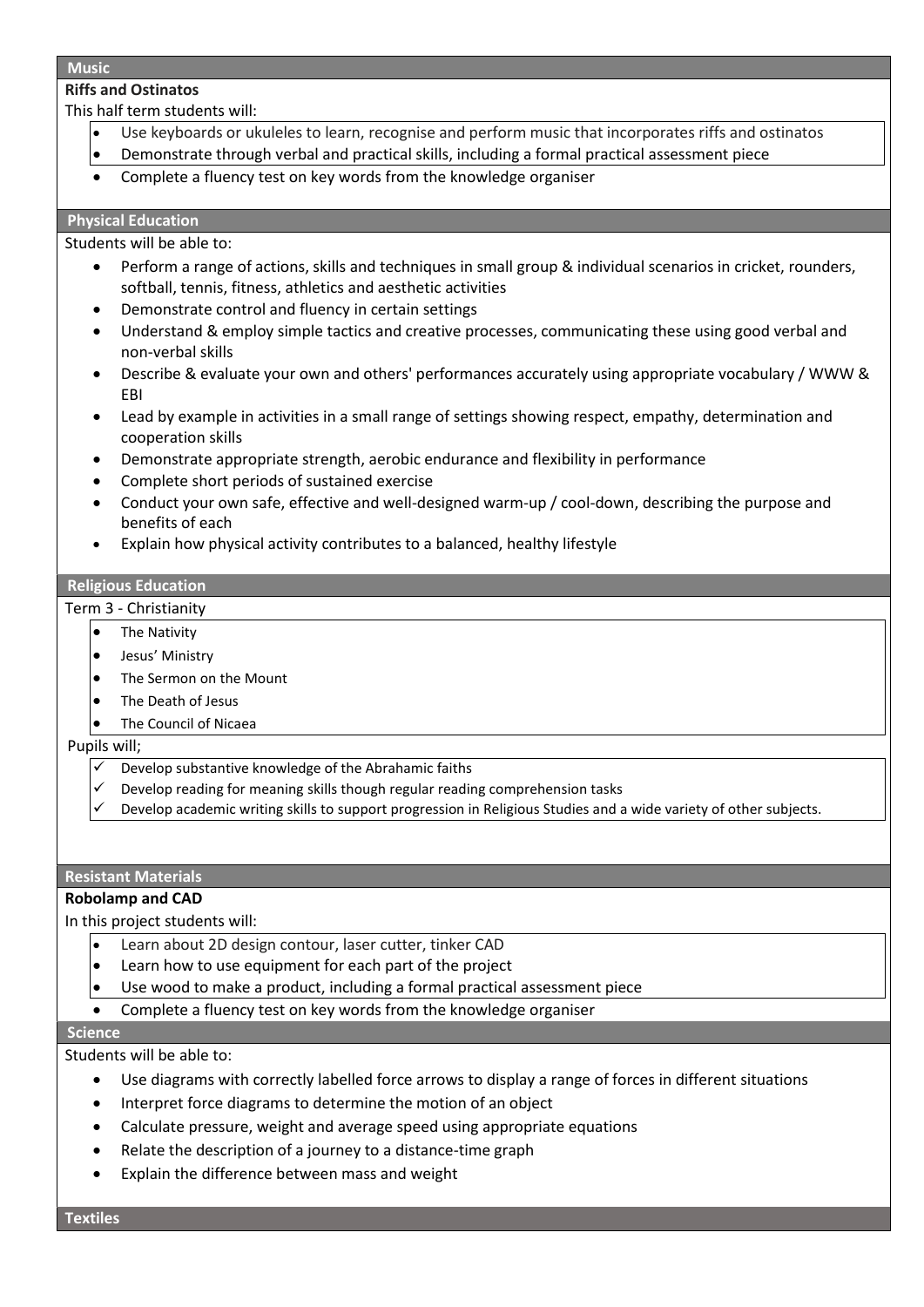# **Project Soft Sculpture**

- To understand what a design brief is.<br>• To understand the constraints of a de
- To understand the constraints of a design specification.<br>• To be able to create designs on fabric, using a variety of
- To be able to create designs on fabric, using a variety of textile techniques, including a formal practical assessment piece
- Complete a fluency test on key words from the knowledge organiser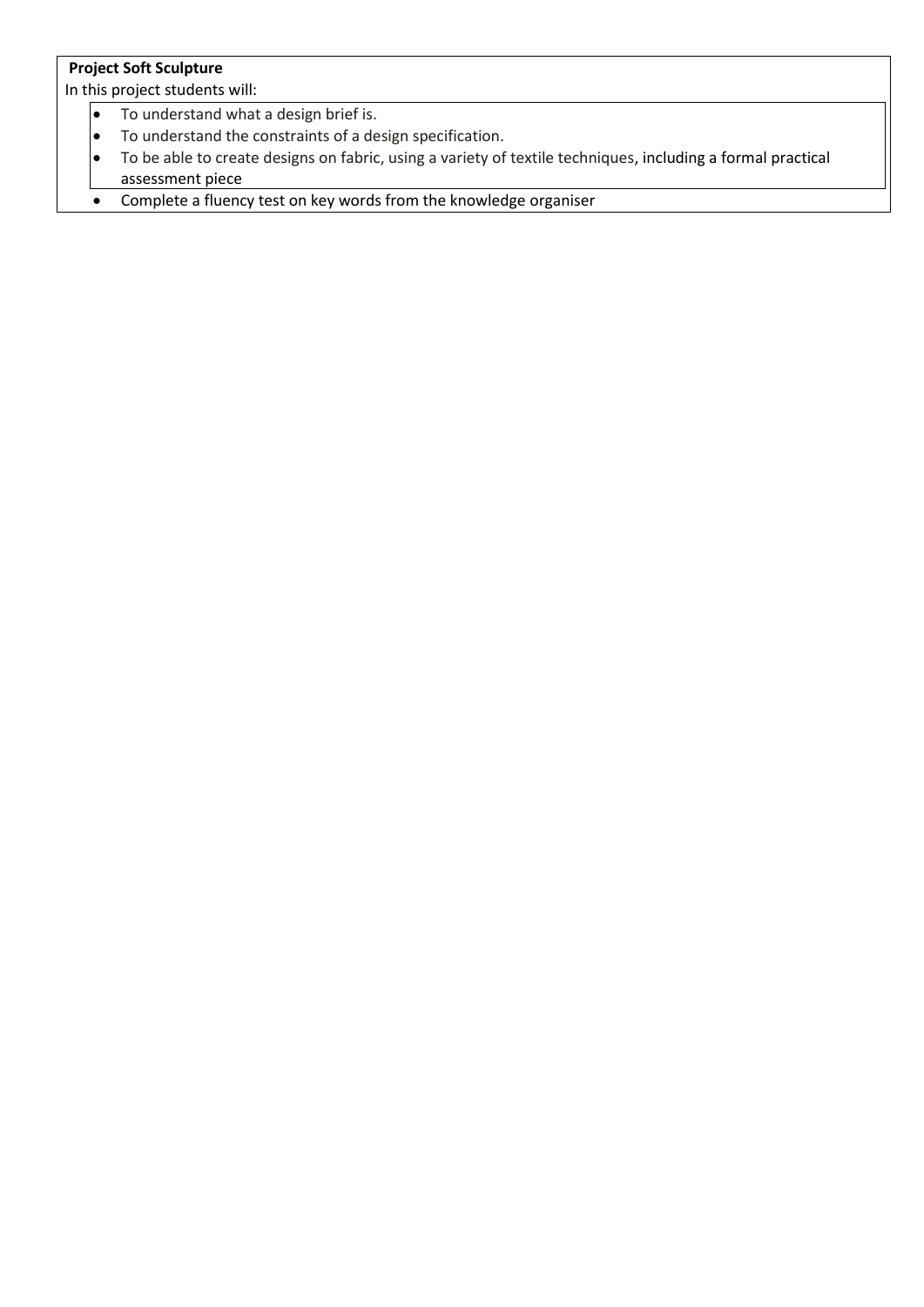## **Year 7 HT6**

**This term, the following aspects of the curriculum will be covered in your child's class:**

**Art** 

## **Colourful Creatures**

Within this half term students will:

- Learn about portraiture (Printing, sgraffito, pattern, artists studies and analysis, working from secondary sources, clay)
- Work in sketchbook which demonstrates all the key skills and techniques, including a formal practical assessment piece
- Complete a fluency test on key words from the knowledge organiser

## **Drama**

# **Greek Theatre**

Within this half term students will:

- Learn about the key techniques and skills of performance in drama (Storytelling, flashback/flash forward, role play, role on the wall)
- Create practical work demonstrating the techniques and skills learnt, including a formal practical assessment piece
- Complete a fluency test on key words from the knowledge organiser

## **English**

## **Short Stories Anthology:**

Students will be able to:

Independently select relevant quotations from a range of short stories.

Make clear points about characters' thoughts and feelings from a range of short stories.

Identify relevant language and the way a range of short stories are structured and make clear comments about writer's choices.

Make clear comments on how the context and setting creates suspense a range of short stories.

Express clear views about the characters and events we are studying in a range of short stories.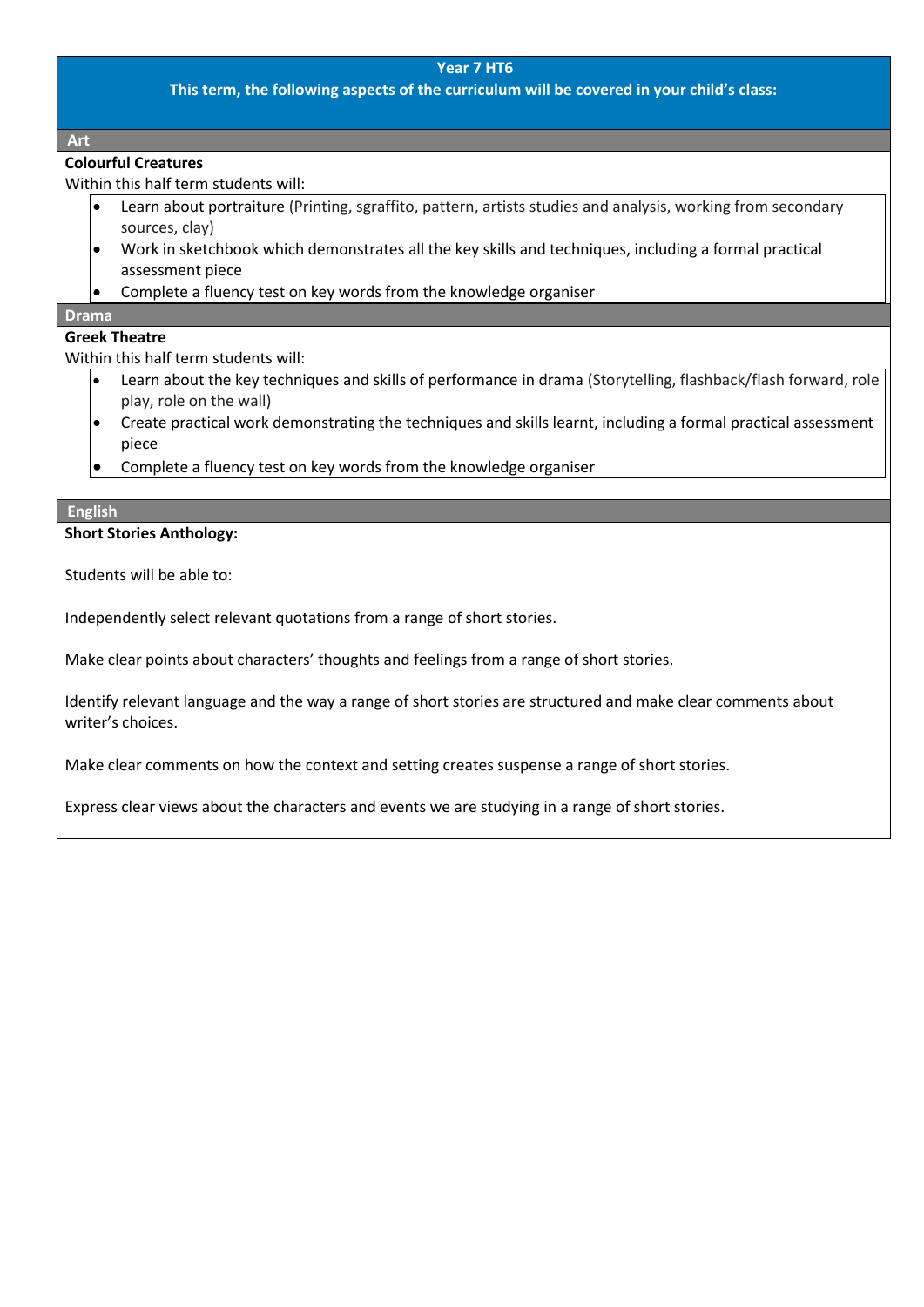## **Food Technology**

## **Pizza Project**

Within this half term students will:

- Knowledge of food labelling, design a realistic pizza package that includes all 8 pieces of information that must be on a label by law.
- Write an evaluation on how their final pizza design closely matches the design brief.
- Use a range of techniques to create dishes that have been prepared and cooked independently with precision. Considering food safety and hygiene as well as presenting dishes to the teacher, including a formal practical assessment piece
- Complete a fluency test on key words from the knowledge organiser

#### **French**

Students will revise all previous content from Years 7. Students will complete the United Learning end of year assessment.

## Learning objectives

- Likes and dislikes
- **Hobbies**
- Family
- Town
- House
- Present tense
- Future tense
- Past tense with -ER verbs
- Opinions
- Reasons
- **Connectives**
- **Intensifiers**
- Time phrases

## **Geography**

Students will undertake revision for their mock exam

Following this they will then complete their onsite fieldwork

## **Information Technology**

This unit is based around data. We look at how data is used and processed. This ensures students are aware of how to keep data safe and which software packages are used for handling data.

#### **Maths**

- Describe, interpret and compare observed distributions of a single variable through the use of the mean
- Enumerate sets and unions/intersections of sets systematically, using tables, grids and Venn diagrams

## **Music**

## **Band Skills**

This half term students will:

- Learn how to play either the guitar, bass, piano or drum kit and develop their rehearsal skills.
- Perform as part of a band
- Demonstrate through verbal and practical skills, including a formal practical assessment piece
- Complete a fluency test on key words from the knowledge organiser

# **Physical Education**

Students will be able to:

• Perform a range of actions, skills and techniques in small group & individual scenarios in cricket, rounders, softball, tennis, fitness, athletics and aesthetic activities